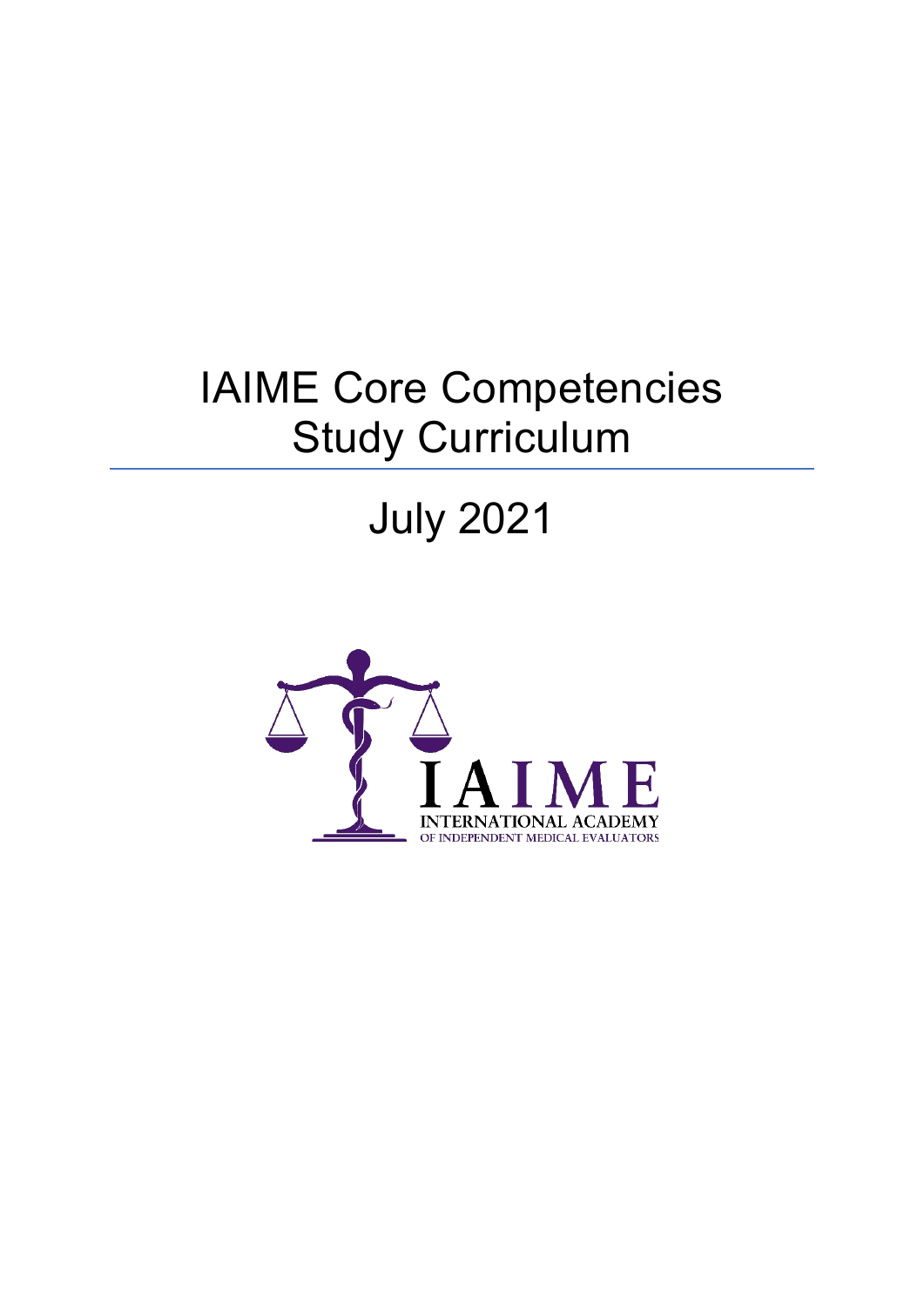# **Table of Contents**

| L.          |  |  |  |  |
|-------------|--|--|--|--|
|             |  |  |  |  |
|             |  |  |  |  |
|             |  |  |  |  |
|             |  |  |  |  |
| Ш.          |  |  |  |  |
|             |  |  |  |  |
|             |  |  |  |  |
|             |  |  |  |  |
|             |  |  |  |  |
| Ш.          |  |  |  |  |
|             |  |  |  |  |
|             |  |  |  |  |
|             |  |  |  |  |
|             |  |  |  |  |
| IV.         |  |  |  |  |
|             |  |  |  |  |
|             |  |  |  |  |
|             |  |  |  |  |
|             |  |  |  |  |
| $V_{\cdot}$ |  |  |  |  |
|             |  |  |  |  |
|             |  |  |  |  |
|             |  |  |  |  |
|             |  |  |  |  |
|             |  |  |  |  |
| VI.         |  |  |  |  |
|             |  |  |  |  |
|             |  |  |  |  |
|             |  |  |  |  |
|             |  |  |  |  |
|             |  |  |  |  |
|             |  |  |  |  |
|             |  |  |  |  |
|             |  |  |  |  |
|             |  |  |  |  |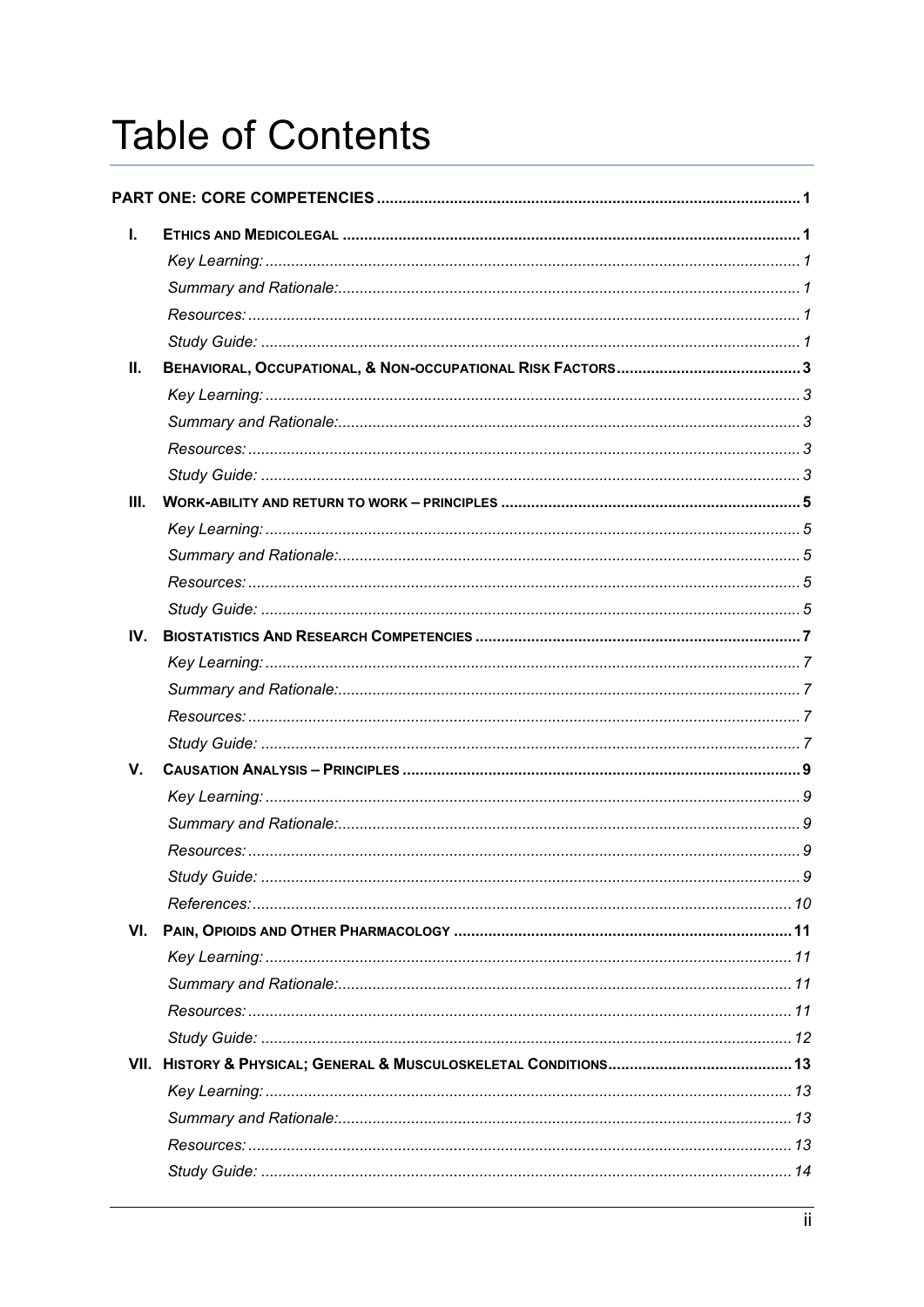| IX. |  |
|-----|--|
|     |  |
|     |  |
|     |  |
|     |  |
| Х.  |  |
|     |  |
|     |  |
|     |  |
|     |  |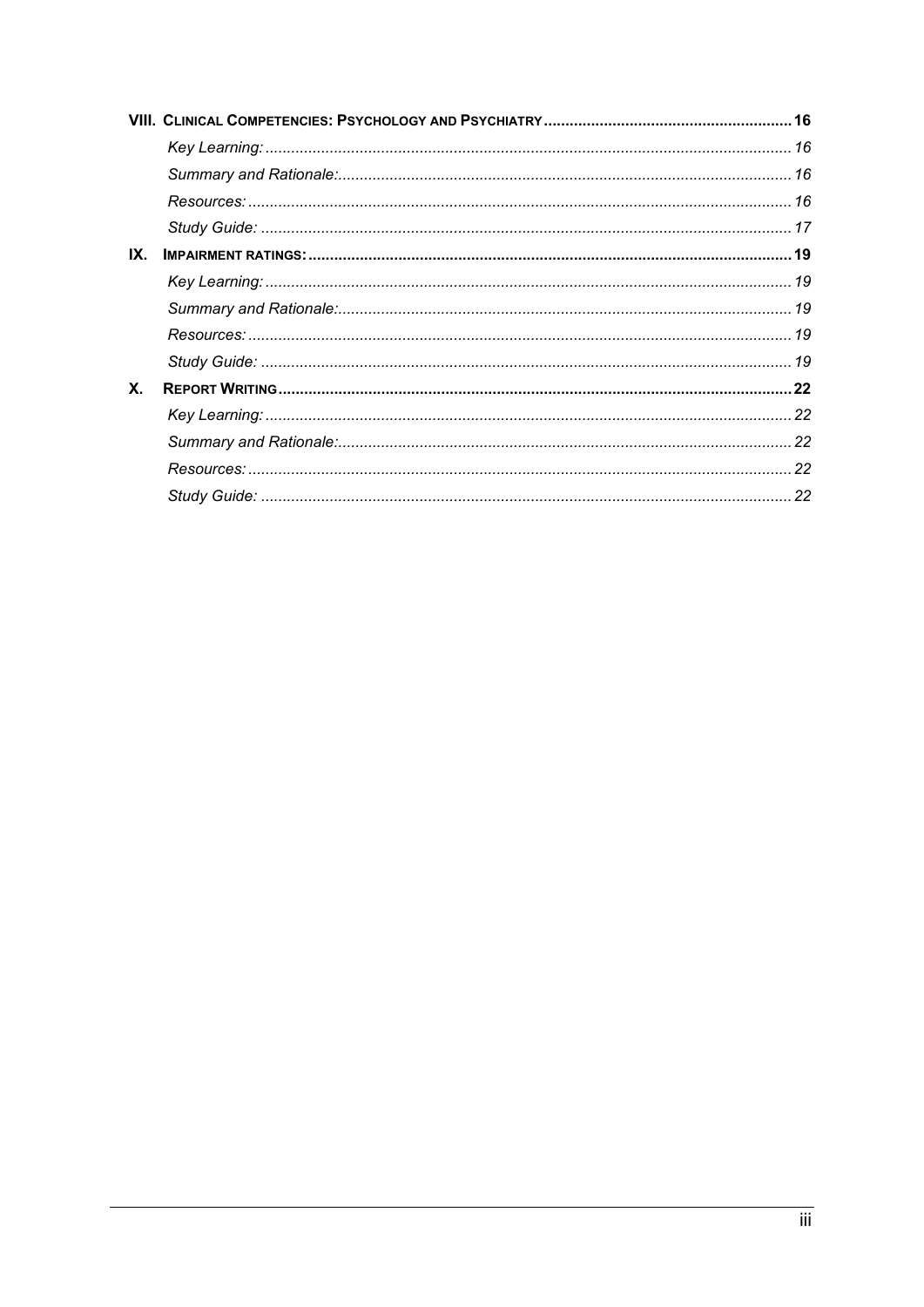

#### <span id="page-3-0"></span>**PART ONE: CORE COMPETENCIES**

The following is a list of the Core Competencies (I-IX) relevant to the CMLE test offered by IAIME. The list is meant to be comprehensive in terms of topics and references are provided for more in-depth discussion of these topics. Some of the topics may require you to do your own research.

#### <span id="page-3-1"></span>**I. ETHICS AND MEDICOLEGAL**

#### <span id="page-3-2"></span>**Key Learning:**

- Describe the nature of an ethical dilemma, and the principles for resolving them
- Identify the key ethical concerns that can arise in medicolegal evaluations

#### <span id="page-3-3"></span>**Summary and Rationale:**

A medicolegal evaluator is obligated to make clear to the examinee that he or she is not providing care at the time of the evaluation. Although a physician-patient relationship is not established - and a disclaimer stating that should be part of the IME report - some jurisdictions have found that there is still an obligation to the examinee, with respect to medical conditions that might be unrelated. There is an inherent potential ethical conflict in being both an evaluator and treating provider, but despite this, compensation systems often require a level of overlap that poses challenges to health providers. Beyond these issues that are specific to medicolegal evaluations, other professional ethical principles continue to apply, and a competent evaluator should be aware of potential ethical concerns, as well as strategies for managing them.

#### <span id="page-3-4"></span>**Resources:**

- Ebrahim S, Sava H, Kunz R, Busse JW. Ethics and legalities associated with independent medical evaluations. CMAJ. 2014;186(4):248–249. doi:10.1503/cmaj.131509. (free on PubMed)
- [https://www.ama-assn.org/delivering-care/ethics/work-related-independent](https://www.ama-assn.org/delivering-care/ethics/work-related-independent-medical-examinations)[medical-examinations](https://www.ama-assn.org/delivering-care/ethics/work-related-independent-medical-examinations)
- https://www.ama.com.au/sites/default/files/documents/Ethical Guidelines for [\\_Conducting\\_Independent\\_Medical\\_Assessments.pdf](https://www.ama.com.au/sites/default/files/documents/Ethical_Guidelines_for_Conducting_Independent_Medical_Assessments.pdf)

- <span id="page-3-5"></span>• Ethical behavior for engaging with patient/examinee
- Conflict of interest between treating and examiner roles
- Duty of care and identifying medical conditions other than IME-related diagnosis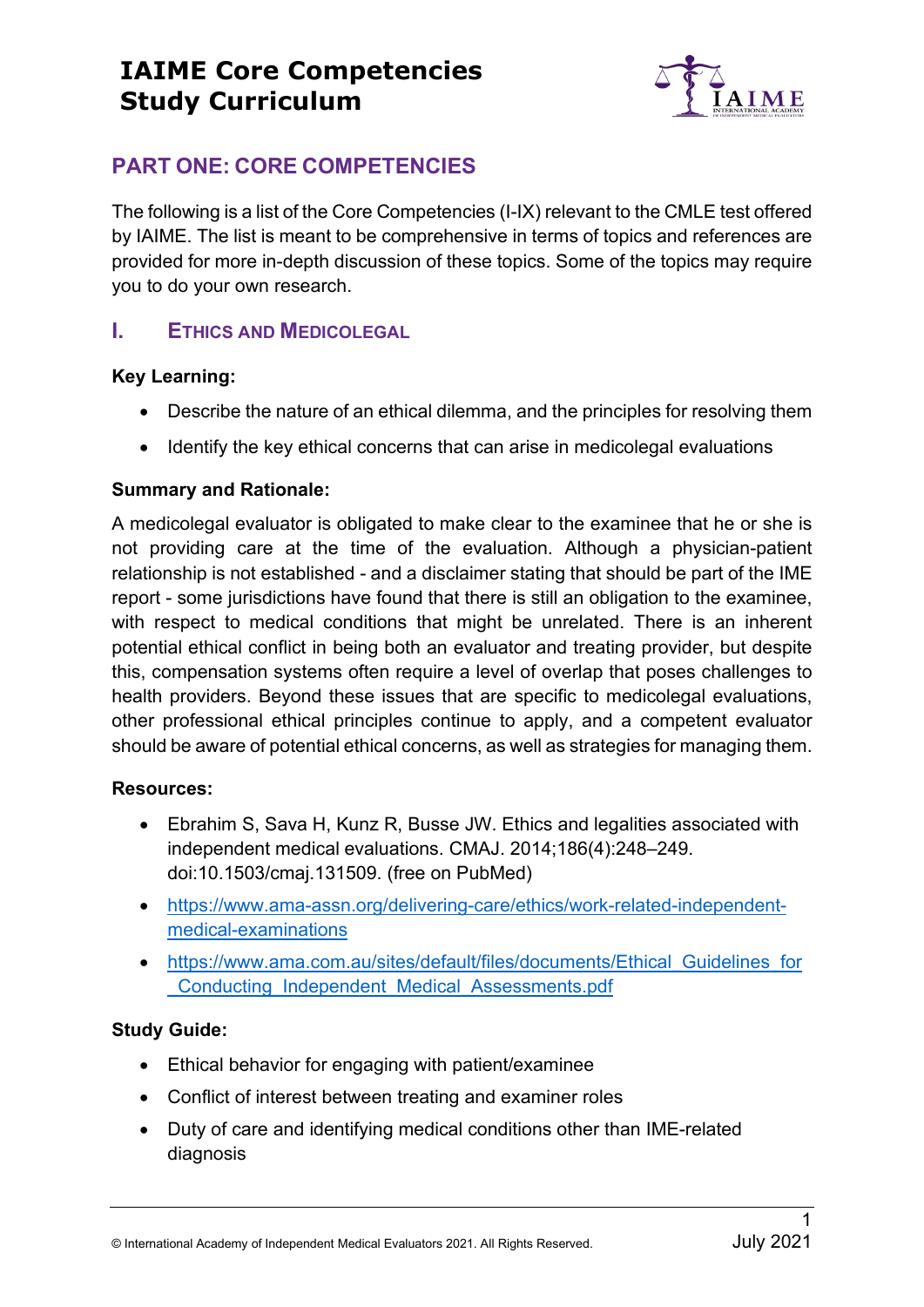

- Methods for identifying and resolving ethical conflicts
- Define and apply the concepts of an ethical dilemma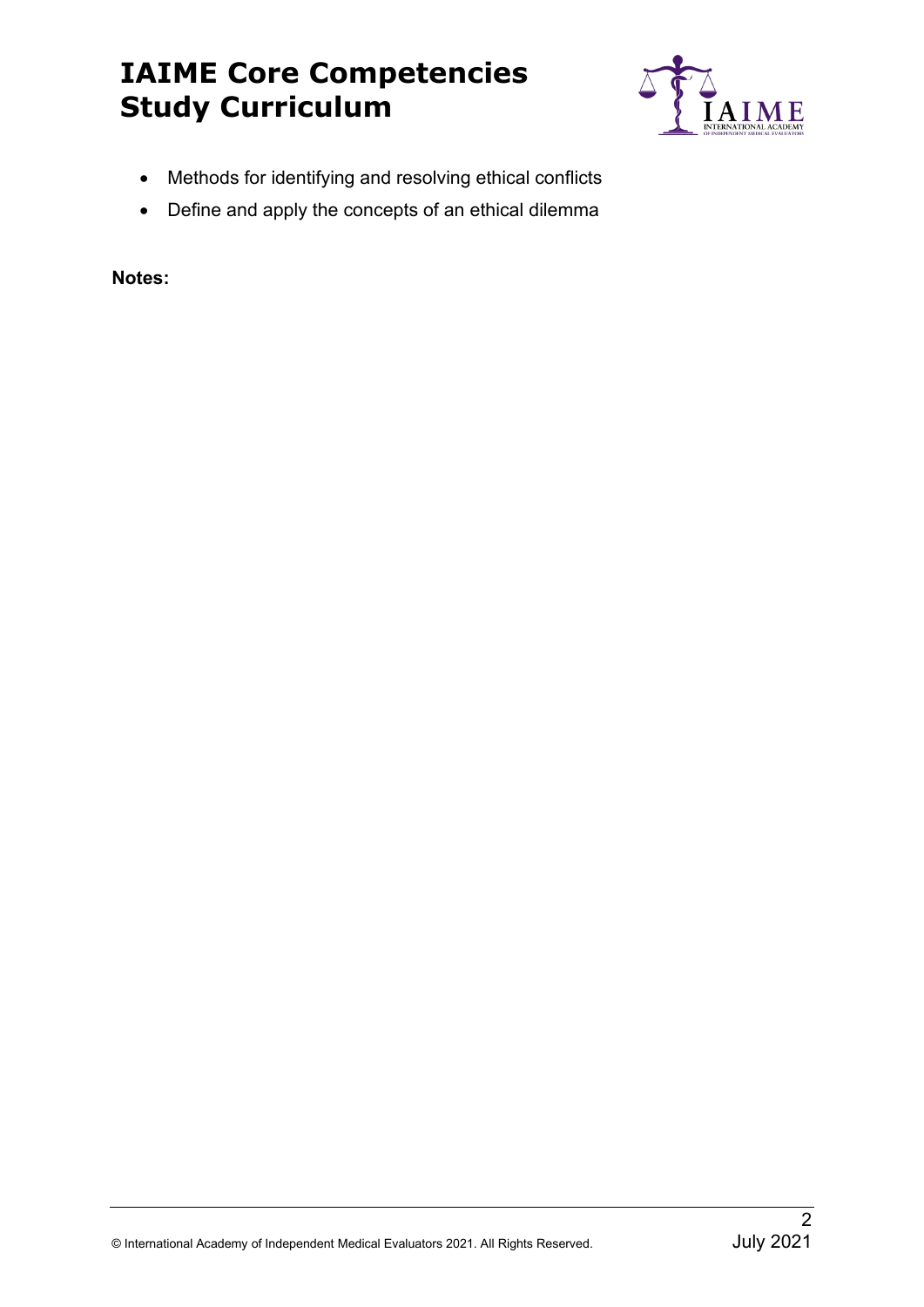

#### <span id="page-5-0"></span>**II. BEHAVIORAL, OCCUPATIONAL, & NON-OCCUPATIONAL RISK FACTORS**

#### <span id="page-5-1"></span>**Key Learning:**

- Identify psychological symptoms, and psychosocial risk factors that affect outcome.
- Identify personal, social, cultural, and workplace factors that affect outcome
- Identify strategies used for screening psychological symptoms and common psychosocial risk factors that impact medicolegal claims.

#### <span id="page-5-2"></span>**Summary and Rationale:**

The biopsychosocial model is more effective than the biomedical model in evaluating disease and injury causation. The evaluator should be aware of the personal, social, cultural, and workplace factors that affect health and wellness, recovery, and return to function, including work.

#### <span id="page-5-3"></span>**Resources:**

- Melhorn, Blue Book,
- AMA Guides,  $6<sup>th</sup>$  Edition
- Talmage Work Ability and RTW
- Caruso and Kertay; Delayed and Failed Recovery and Unnecessary Disability, Part 1 and Part 2, AMA Guides Newsletter, May June (Part 1) & July/August, 2019 (Part 2)
- Edwards RR,. The Role of Psychosocial Processes in the Development and Maintenance of Chronic Pain. <https://www.ncbi.nlm.nih.gov/pmc/articles/PMC5012303/pdf/nihms761719.pdf>

- <span id="page-5-4"></span>• Definition/etiology of chronic pain *(AMA Guides, 6th Ed. Ch. 3)*
- Definition of chronic pain syndrome *(AMA Guides, 6th Ed. Ch. 3)*
- Pain behaviors: facial expression, body habitus, reactivity to touch
	- o *AMA Guides to the Evaluation of Permanent Impairment 6th Ed, Glossary*
	- o *Melhorn, Blue Book, Ch. 6*
- Risk factors for transition from acute to chronic pain
	- o [https://www.ncbi.nlm.nih.gov/pmc/articles/PMC5012303/pdf/nihms7](https://www.ncbi.nlm.nih.gov/pmc/articles/PMC5012303/pdf/nihms761719.pdf) [61719.pdf](https://www.ncbi.nlm.nih.gov/pmc/articles/PMC5012303/pdf/nihms761719.pdf)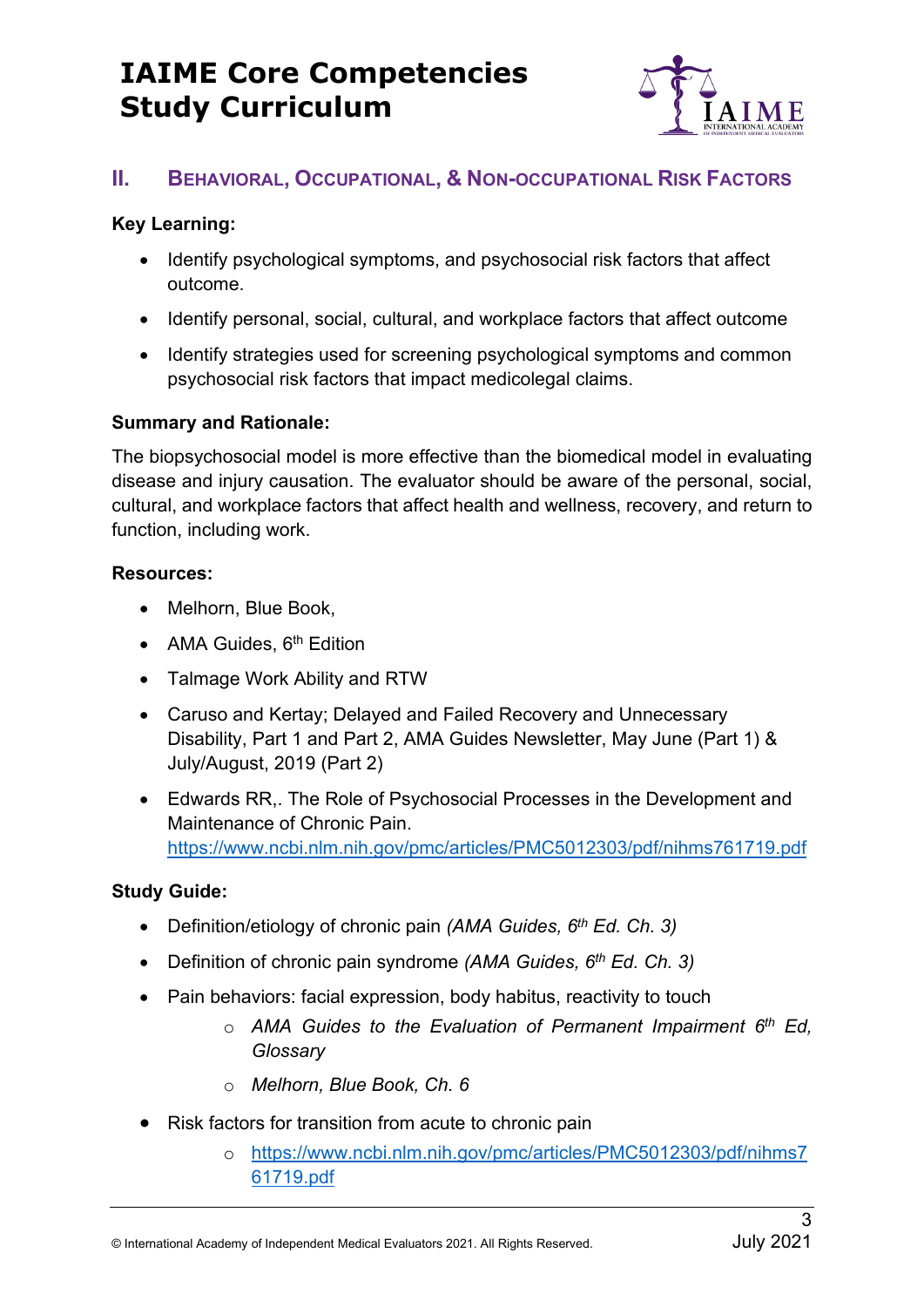

- Definition of and strategies for identifying malingering, symptom exaggeration, and inadequate effort
	- o *AMA Guides, 6th Edition, Ch. 14*
	- o *Melhorn, Blue Book, Ch. 6*
- Common psychiatric conditions that may be comorbid with, and complicate, other medical conditions in medicolegal claims
	- o *Melhorn, Blue Book, Ch. 6*
	- o *AMA Guides, 6th Edition, Ch. 14*
	- o *Talmage Work Ability and RTW, Ch. 22 and 23*
- Common screening measures for psychological symptoms/psychiatric conditions
	- o *AMA Guides, 6th Edition, Ch. 14*
- Common screening measures for psychosocial risk factors in delayed recovery and return to work
	- o *Talmage, AMA guides RTW*
	- o *AMA Guides, 6th Edition, Ch. 14*
	- o Caruso *and Kertay; Delayed and Failed Recovery and Unnecessary Disability, Part 1 and Part 2, AMA Guides Newsletter, May June (Part 1) & July/August, 2019 (Part 2)*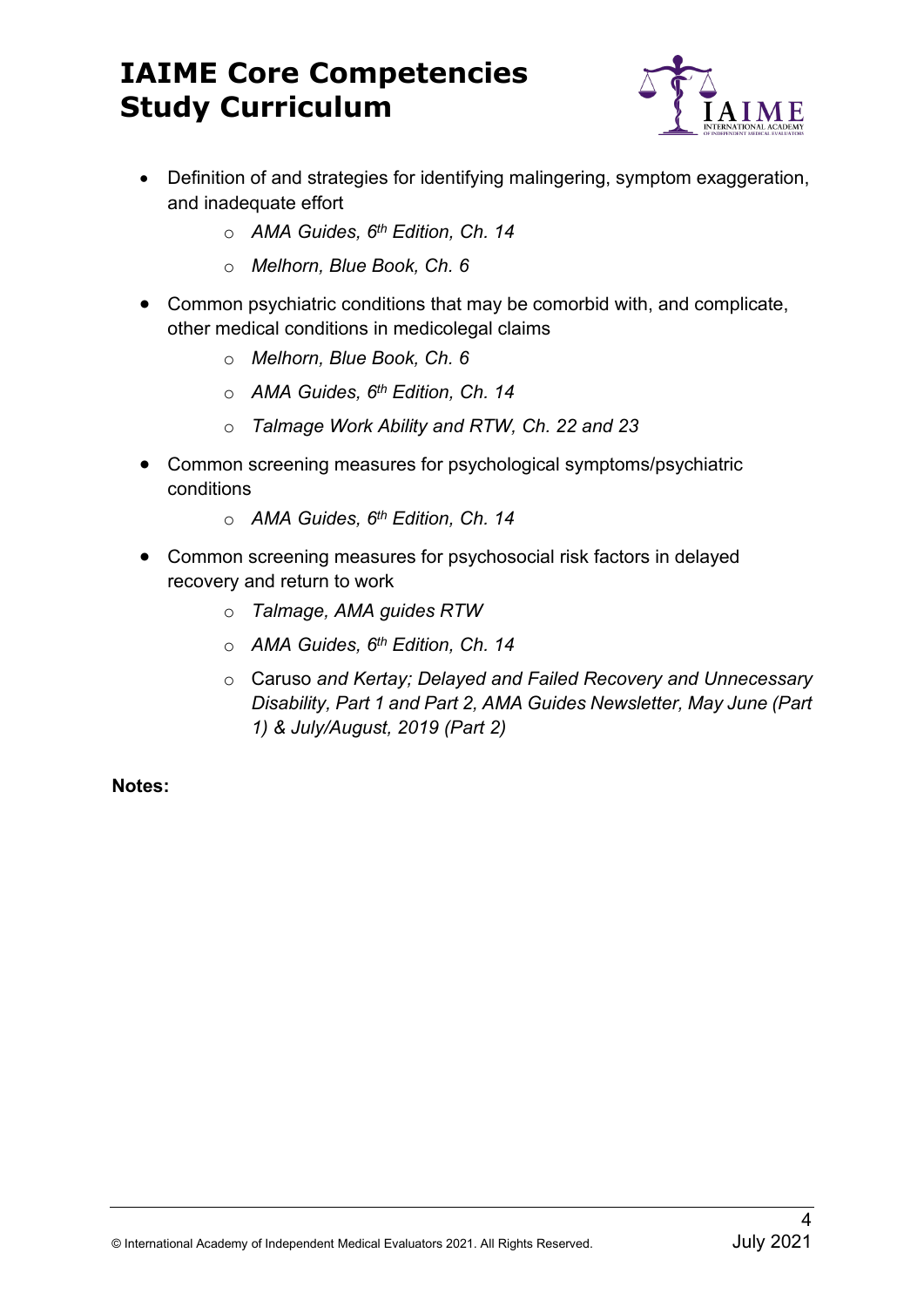

#### <span id="page-7-0"></span>**III. WORK-ABILITY AND RETURN TO WORK – PRINCIPLES**

#### <span id="page-7-1"></span>**Key Learning:**

- Describe the key components considered in a return to work assessment
- Describe the differences between risk, capacity, and tolerance
- Describe the risk factors for failure to return to work
- Describe the role of non-occupational risk factors and psychosocial factors in returning an injured worker to work

#### <span id="page-7-2"></span>**Summary and Rationale:**

The *AMA Guides to the Evaluation of Work Ability and Return to Work*, 2nd Ed., outlines the importance of staying at work or returning to work and how to think about work ability and restrictions. The distinction between risk, capacity, and tolerance and limitations is important, and often overlooked. For the physician, objectivity is important with respect to identifying objective medical conditions that preclude specific activities vs. the individual's reported tolerance for activities and self-limiting behavior.

#### <span id="page-7-3"></span>**Resources:**

• Talmage JB, Melhorn JM, Hyman, MH. AMA Guides to the Evaluation of Work Ability and Return to Work, 2011 AMA, Chicago Illinois

- <span id="page-7-4"></span>• Why staying at work or returning to work is in the patient's best interest (Ch. 1)
- **Negative prognostic factors** associated with delayed return to work, delayed recovery
	- o Individual risk
	- o Job risk
	- o Psychosocial risk
- **Positive prognostic factors** associated with timely return to work, recovery
	- o Resilience
	- o Employer support
	- o Psychosocial support
- **Definitions:** disability, activity, participation, activity limitation, participation restriction
- **Risk, capacity, tolerance:** (Ch. 2 and 6).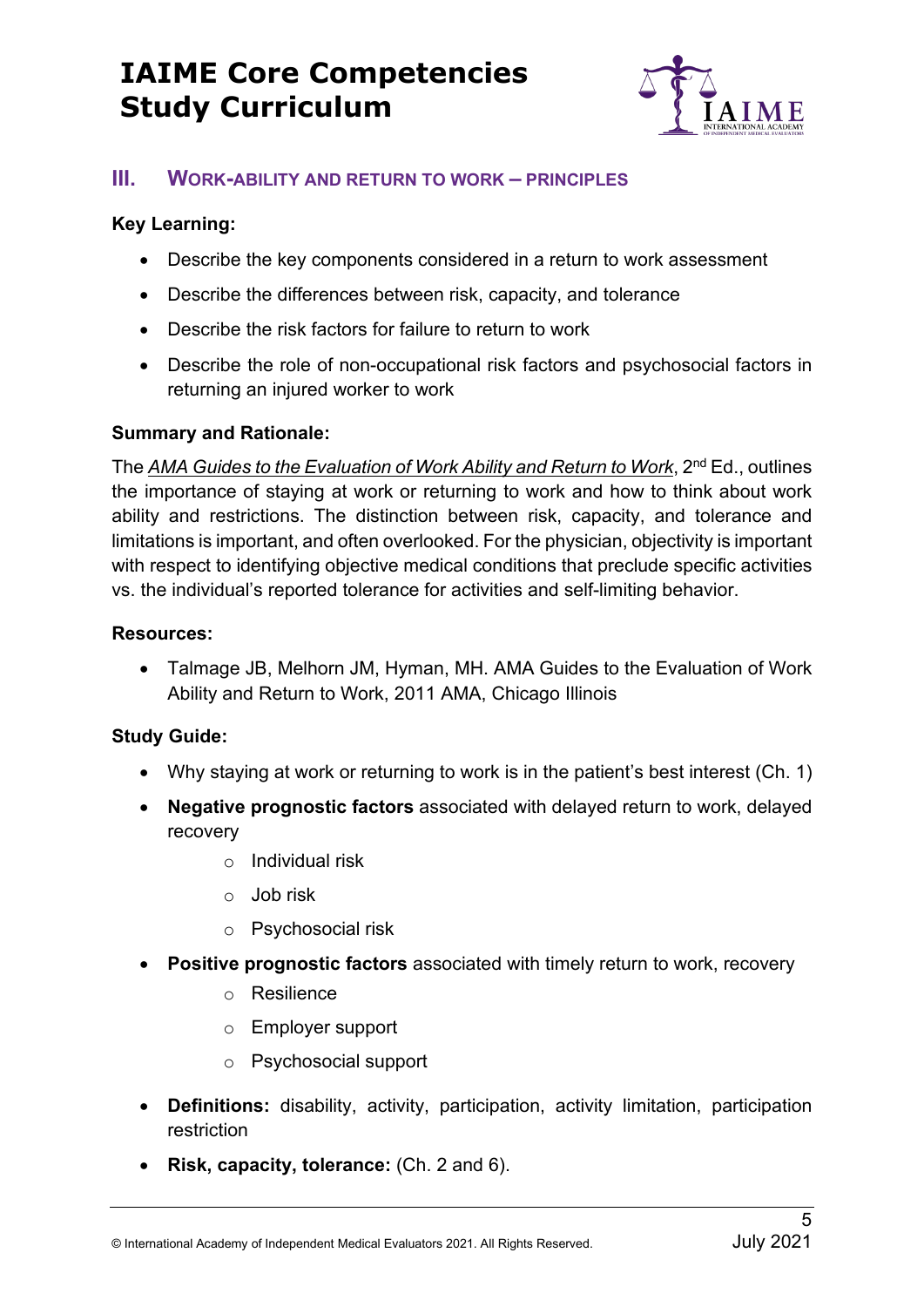

- **Job strain***:* <https://pubmed.ncbi.nlm.nih.gov/16234404/>
- **Functional Capacity Evaluation:** definition, methods, value, validity (Ch. 6).
- **Dictionary of Occupational Titles:** sedentary, light, medium, heavy, very heavy
- **Work demands:** occasional, frequent, constant
- **Cognitive and psychological** demands: assessment, impact
	- o <https://pubmed.ncbi.nlm.nih.gov/28980107/>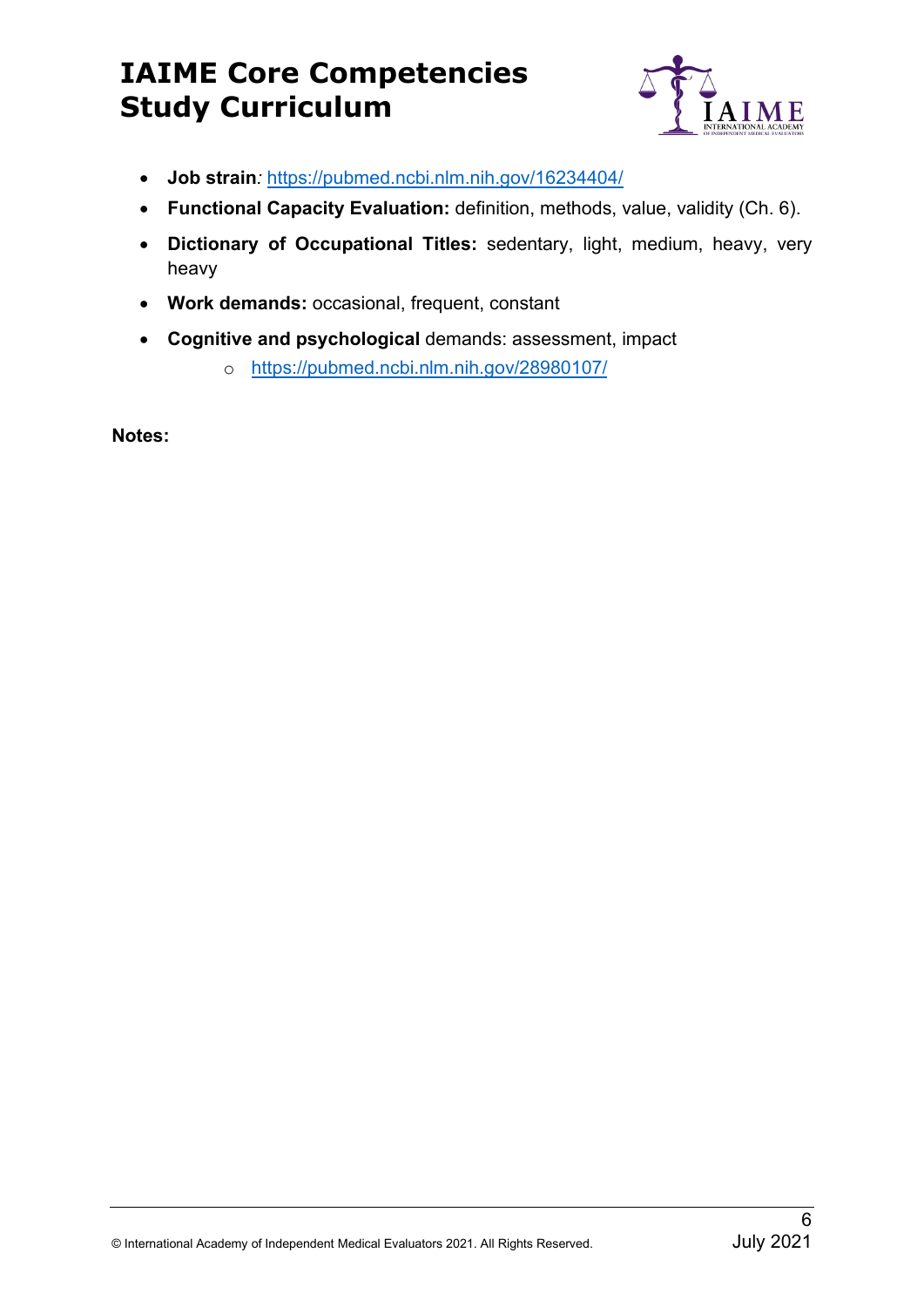

#### <span id="page-9-0"></span>**IV. BIOSTATISTICS AND RESEARCH COMPETENCIES**

#### <span id="page-9-1"></span>**Key Learning:**

- Identify and apply strategies for differentiating high quality from low- quality research
- Identify and apply strategies for applying evidence-based research findings to opinions on medicolegal issues, causation, and disability
- Define evidence-based medicine and describe its role in the field of disability

#### <span id="page-9-2"></span>**Summary and Rationale:**

Evidence-based medicine can be defined as "a set of principles and methods intended to ensure that to the greatest extent possible, medical decisions, guidelines, and other types of guidance are based on and consistent with good evidence of effectiveness and benefit."

#### *(AMA Guides to the Evaluation of Work Ability and Return to Work 2nd E., p 69)*

The application of evidence-based medicine requires critical evaluation of relevant studies, point estimates, relative risk, odds ratios, confidence intervals, bias, and confounding. This section on biostatistics is essential to ensure accurate assessment of research for practice in the return-to-work arena, and when opining on causation, medico-legal issues, and disability/return to work issues.

#### *(AMA Guides to the Evaluation of Work Ability and Return to Work, 2nd Ed, p 69)*

Understanding the relevant statistics allows us to look at data and facts, rather than relying on opinions and persuasion.

#### <span id="page-9-3"></span>**Resources:**

- Chapter 5 in the AMA Guides to the Evaluation of Work Ability and Return to Work, 2<sup>nd</sup> Ed.
- Chapter 2 in the AMA Guides to the Evaluation of Disease and Injury Causation,  $2<sup>nd</sup> Ed.$

- <span id="page-9-4"></span>• **Data sources and study designs:** understand literature pyramid and the relative value of study types (RCT, blinding, retrospective v prospective, cohort vs case control vs cross-sectional study, etc.
	- o *Talmage, AMA Return to Work, Ch. 5*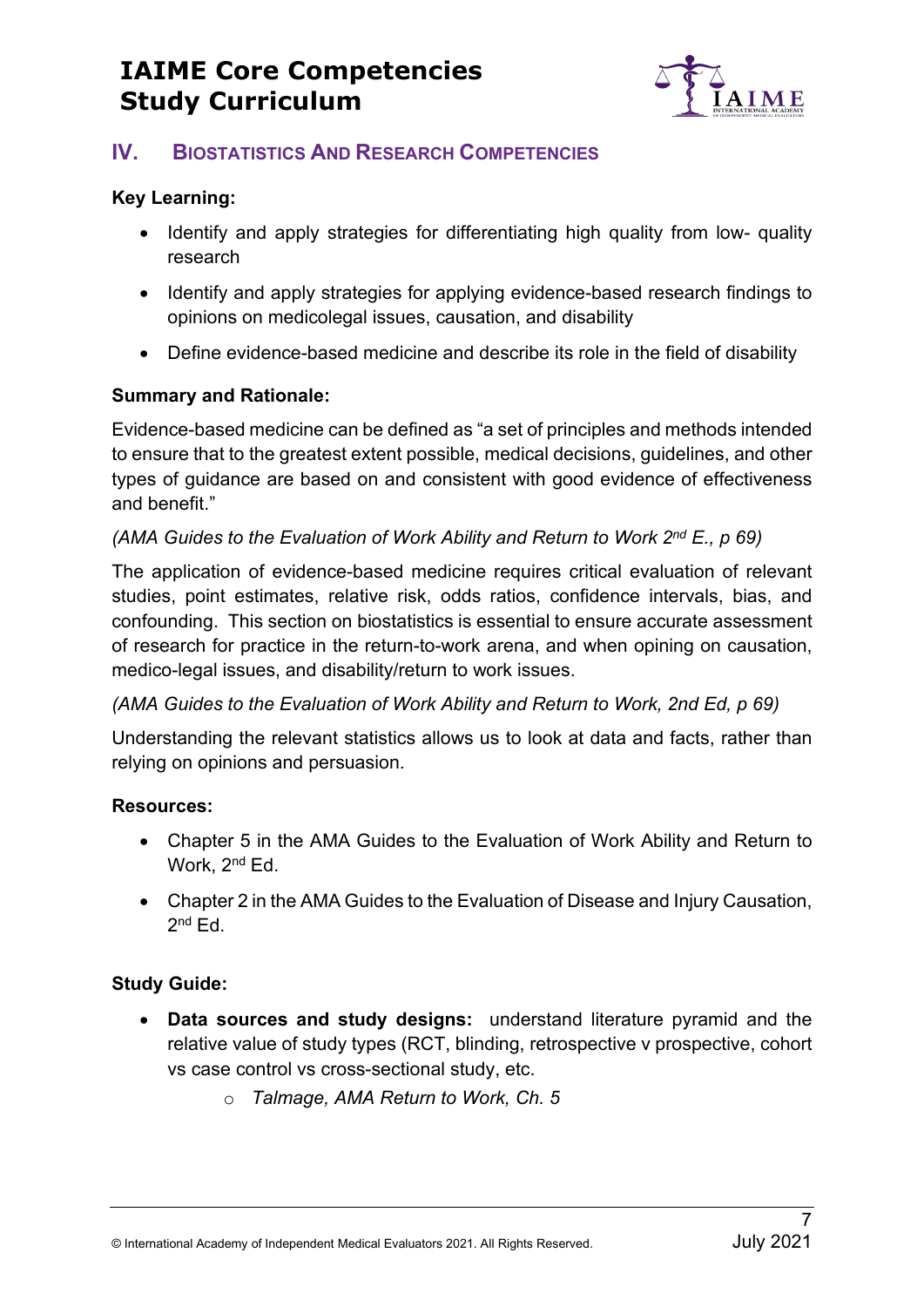

- **Epidemiology:** basic terminology, nature of the study, target population, type of study (e.g., retrospective vs. prospective)
	- o *Talmage, AMA Return to Work, Ch. 5*
- **Bias:** definition, three main categories (selection, information and publication)
	- o *Talmage, AMA Return to Work, Ch. 5*
- **Descriptive statistics:** statistics for concisely summarizing data; mean (average), median, mode, standard deviation, range, sample size.
	- o <https://www.scribbr.com/statistics/descriptive-statistics/>
- **Inferential statistics:** statistics applied to a random sample of data from a specific population, in order to make inferences about the population; normal distribution, correlation, t-distributions, chi-square, confidence intervals, regression analysis/linear regression, factor analysis.
	- o [https://www.statisticshowto.com/probability-and-statistics/statistics](https://www.statisticshowto.com/probability-and-statistics/statistics-definitions/inferential-statistics/)[definitions/inferential-statistics/](https://www.statisticshowto.com/probability-and-statistics/statistics-definitions/inferential-statistics/)
	- o [https://www.statisticshowto.com/probability-and-statistics/statistics](https://www.statisticshowto.com/probability-and-statistics/statistics-definitions/inferential-statistics/)[definitions/inferential-statistics/](https://www.statisticshowto.com/probability-and-statistics/statistics-definitions/inferential-statistics/)
- **P-value**: the extent to which a particular result is (and is not) likely due to random variation (chance); definition, p values, thresholds for significance
	- o *Melhorn, Blue Book, Ch. 2*
	- o *Talmage, Return to Work, Ch. 5*
- **Validity, reliability, precision, accuracy**: definitions, relationships between them, measurement
	- o [https://onlinelibrary.wiley.com/doi/pdf/10.1111/j.1744-](https://onlinelibrary.wiley.com/doi/pdf/10.1111/j.1744-6155.2008.00171.x) [6155.2008.00171.x](https://onlinelibrary.wiley.com/doi/pdf/10.1111/j.1744-6155.2008.00171.x)
- **Sensitivity, specificity, base rate, positive predictive value, negative predictive value:** related to classification and diagnostic accuracy; definitions, relationships, applications to understanding measures used in the diagnosis
	- o *Melhorn, Blue Book Ch. 2*
- **Relative risk/Risk Ratio (RR) and odds ratio (OR)**: definitions, distinctions, threshold values for relevance
	- o *Melhorn, Blue Book Ch. 2*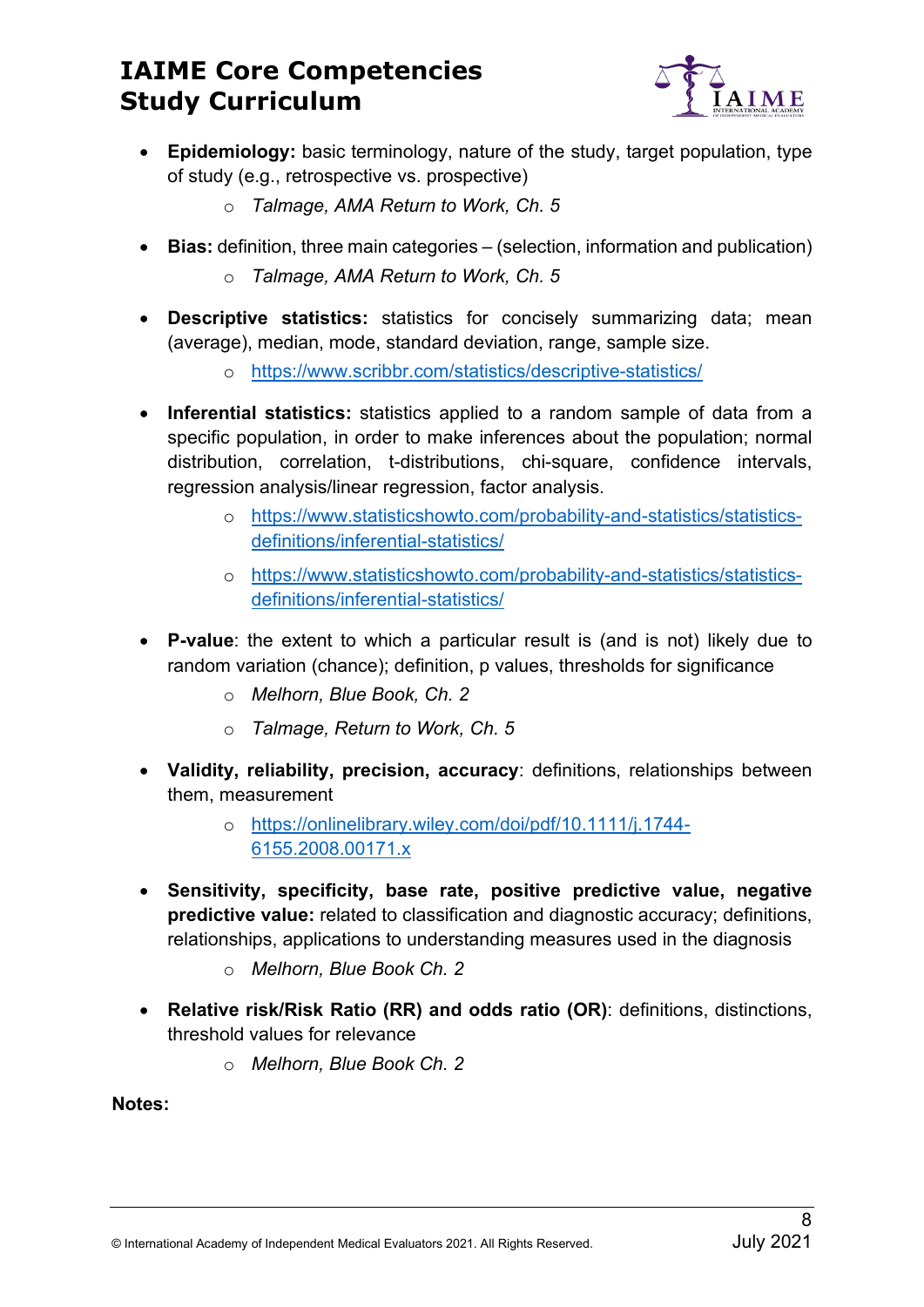

#### <span id="page-11-0"></span>**V. CAUSATION ANALYSIS – PRINCIPLES**

#### <span id="page-11-1"></span>**Key Learning:**

- Describe the key components of a causation analysis
- Describe the importance of a reproducible methodology for determining causation
- Describe the differences between medical and legal causation

#### <span id="page-11-2"></span>**Summary and Rationale:**

Medical causation differs from legal causation and this distinction is important. The determination of medical causation is based on a scientific analysis using a standard methodology, discussed at length in the *AMA Guides to the Evaluation of Disease and Injury Causation, 2nd Ed, Ch. 2*

**Legal causation** refers to the threshold standards of the jurisdiction i.e., reasonable or simple medical probability (>50%), probable versus possible, more probable than not, or an iota of contribution. In some states, the incident need only be a contributing cause. As an expert, the criteria used to reach an opinion regarding causation and work-relatedness must be clear.

#### <span id="page-11-3"></span>**Resources:**

- AMA Guides to the Evaluation of Disease and Injury Causation, 2<sup>nd</sup> Ed.
- ACOEM Guidelines, Work Relatedness, William W. Greaves, MD, MSPH, Rajiv Das, MD, MPH, MS, Judith Green McKenzie, MD, MPH, Donald C. Sinclair II, JD, and Kurt T. Hegmann, MD, MPH
- AMA Guides,  $6<sup>th</sup>$  edition, Ch. 2.

- <span id="page-11-4"></span>• **Causality:** types of causation, definitions, applications to IME
	- o A causal event took place
	- o Individual experiences a condition (exposure)
	- o The event can cause the condition (epidemiological analysis)
	- o The event caused or materially contributed to the condition within medical probability (causation analysis)
- **Hill criteria:** *Lucas RM, McMichael AJ. Association or causation: evaluating links between "environment and disease". Bull World Health Organ. 2005 Oct;83(10):792-5. PMID: 16283057; PMCID: PMC2626424.*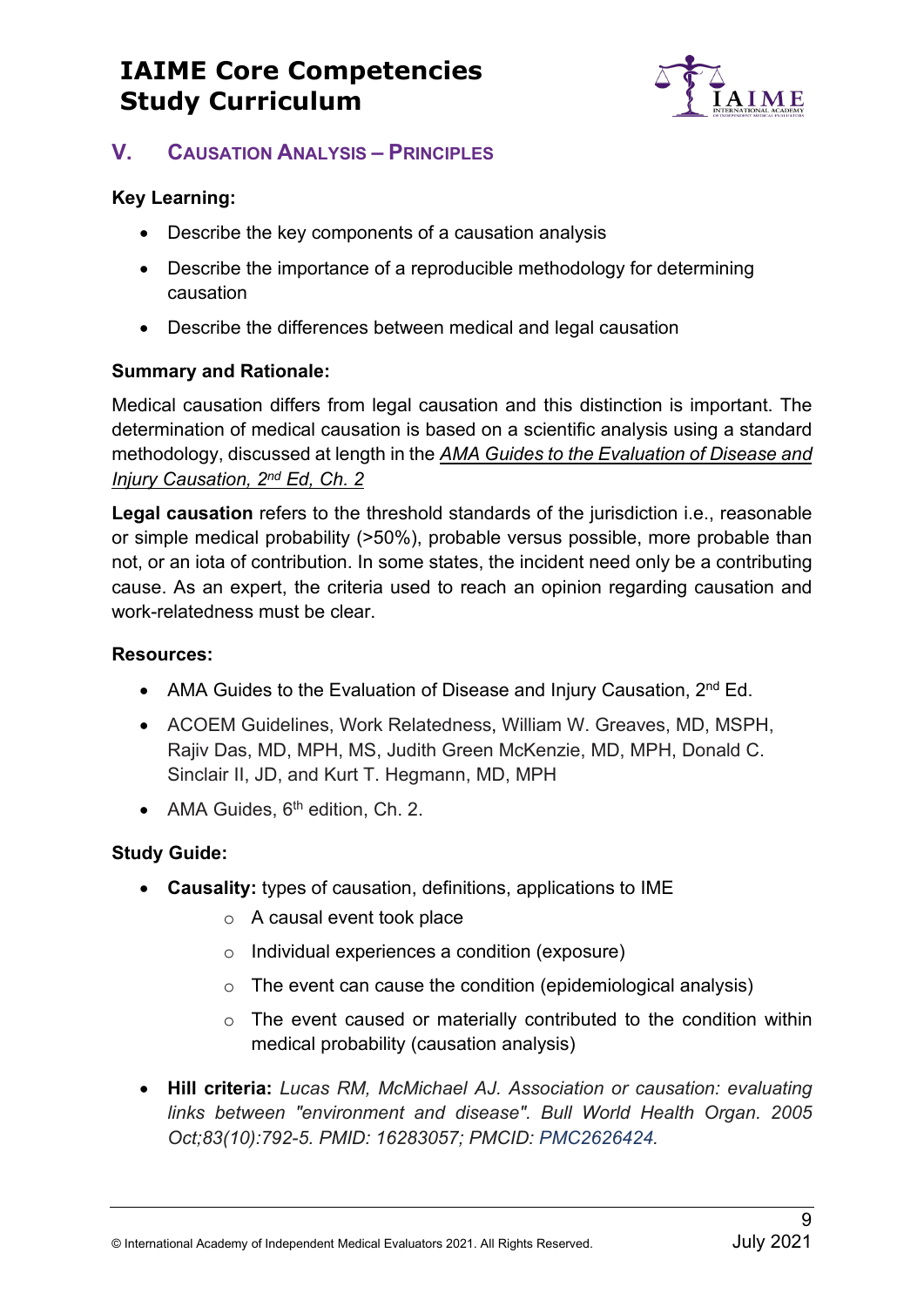

- **Medical causation vs. legal causation:** definitions, distinctions, language, jurisdiction-specific standards.
	- o *Melhorn, Blue* Book*, Ch. 2*
- **Pre-existing conditions** 
	- o *Melhorn, Blue Book, Ch. 5: Apportionment*
- **Aggravation vs. Exacerbation**
	- o *AMA Guides to the Eval of Perm Impairment, 6th edition, Ch. 2*
- **Methodology for Determining Work-Relatedness/ Causation**
- **NIOSH and ACOEM Steps for the Determination of Work-Relatedness of a Disease.**
	- **6 step process** 
		- 1. Diagnosis: evidence of disease
		- 2. Epidemiology
		- 3. Evidence of exposure
		- 4. Other factors
		- 5. Validity of testimony
		- 6. Conclusion

#### <span id="page-12-0"></span>**References:**

- *Melhorn, Blue Book, Ch. 3.*
- [https://acoem.org/acoem/media/News-Library/JOEM-Work-relatedness-Dec-](https://acoem.org/acoem/media/News-Library/JOEM-Work-relatedness-Dec-2018.pdf)[2018.pdf](https://acoem.org/acoem/media/News-Library/JOEM-Work-relatedness-Dec-2018.pdf)
- **Occupational vs. Non-Occupational Risk Factors for Common Conditions (e.g., carpal tunnel, low back pain, CRPS, TBI)** 
	- o *Melhorn, Blue Book, region specific Ch. .*
- **Apportionment: allocation of causation among multiple factors**
	- o *Melhorn, Blue Book, Ch. 5*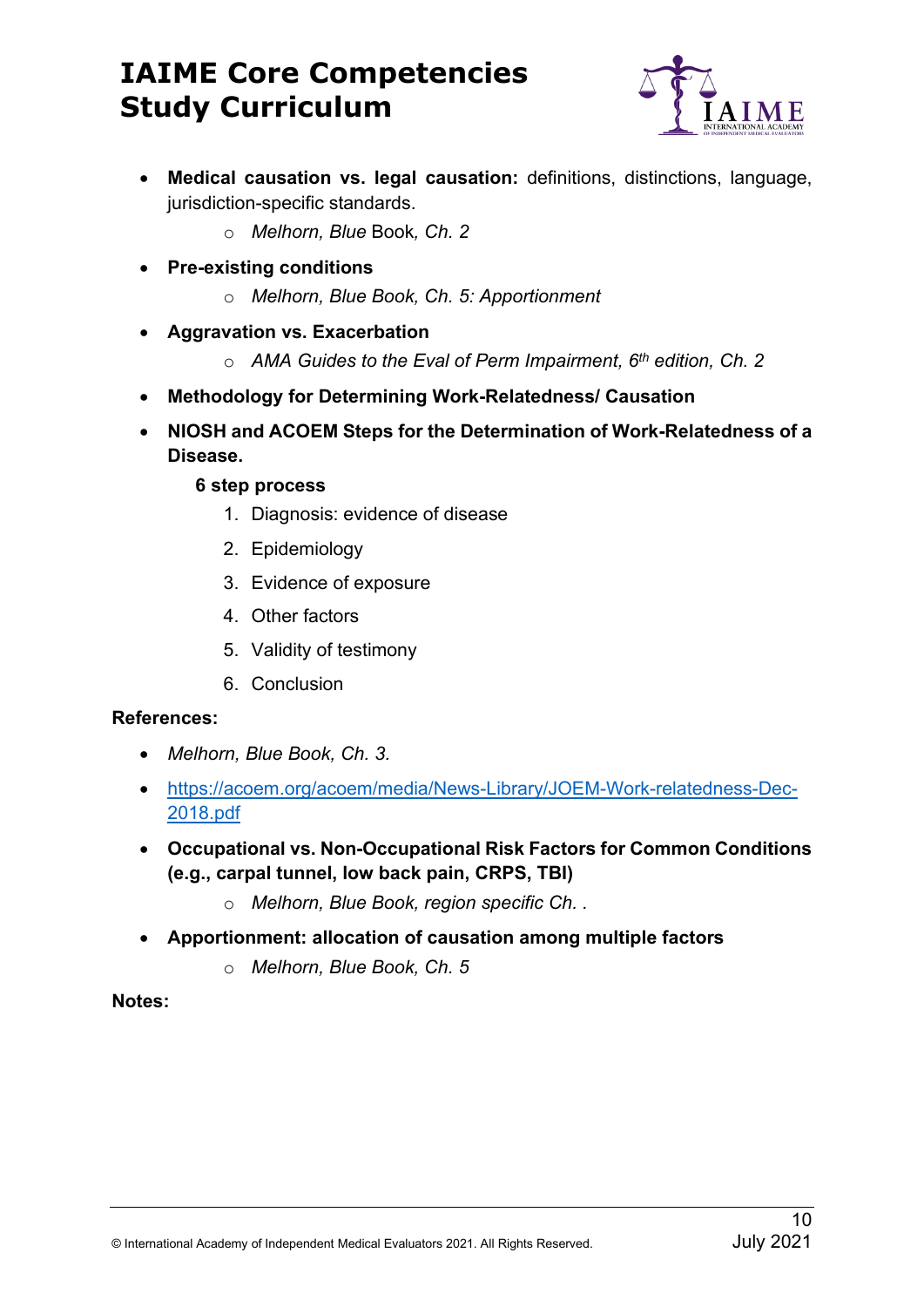

#### <span id="page-13-0"></span>**VI. PAIN, OPIOIDS AND OTHER PHARMACOLOGY**

#### <span id="page-13-1"></span>**Key Learning:**

- Describe the key pharmacology (& psychopharmacology) of opioids and other analgesic medications, with appropriate uses, misuses, and potential abuse
- Identify and describe the key features of relevant guidelines for the use of opioid and other analgesic medications
- Describe the current state of knowledge about, and uses of marijuana and derivatives (including cannabinoid/CBD and psychoactive/THC components)

#### <span id="page-13-2"></span>**Summary and Rationale:**

Pain is a common part of medicolegal claims and evaluations, and because of that claimants are often taking analgesics, including opioids. Medicolegal evaluators need to be aware of the basic pharmacology of these medications, current guidelines for appropriate use, and how to address the impact of these medications on examination findings. Knowledge of alternative analgesics (e.g., NSAIDs, acetaminophen), with indications and contraindications is also necessary, as is an understanding of medications used for neuropathic pain. Finally, with the growing use of medical marijuana, recreational marijuana, and cannabinoids, medicolegal evaluators should be aware of the current state of research on the use of these drugs.

#### <span id="page-13-3"></span>**Resources:**

- CDC Guideline for Prescribing Opioids for Chronic Pain United States, 2016. Recommendations and reports/ March 18,2016 / 65(1); 1-49
- AMA Guides,  $6<sup>th</sup>$  edition, Ch. 3
- Nonopioid Pharmacologic Treatments for Chronic Pain. Comparative Effectiveness Review No. 228. Agency for Healthcare Research and Quality; April 2020. [https://effectivehealthcare.ahrq.gov/products/nonopioid-chronic](https://effectivehealthcare.ahrq.gov/products/nonopioid-chronic-pain/research)[pain/research](https://effectivehealthcare.ahrq.gov/products/nonopioid-chronic-pain/research)
- Clinical Practice Guidelines for Pain Management: J Orthopedics, DOI: [https://journals.lww.com/jorthotrauma/Fulltext/2019/05000/Clinical\\_Practice\\_G](https://journals.lww.com/jorthotrauma/Fulltext/2019/05000/Clinical_Practice_Guidelines_for_Pain_Management.11.aspx) [uidelines\\_for\\_Pain\\_Management.11.aspx](https://journals.lww.com/jorthotrauma/Fulltext/2019/05000/Clinical_Practice_Guidelines_for_Pain_Management.11.aspx)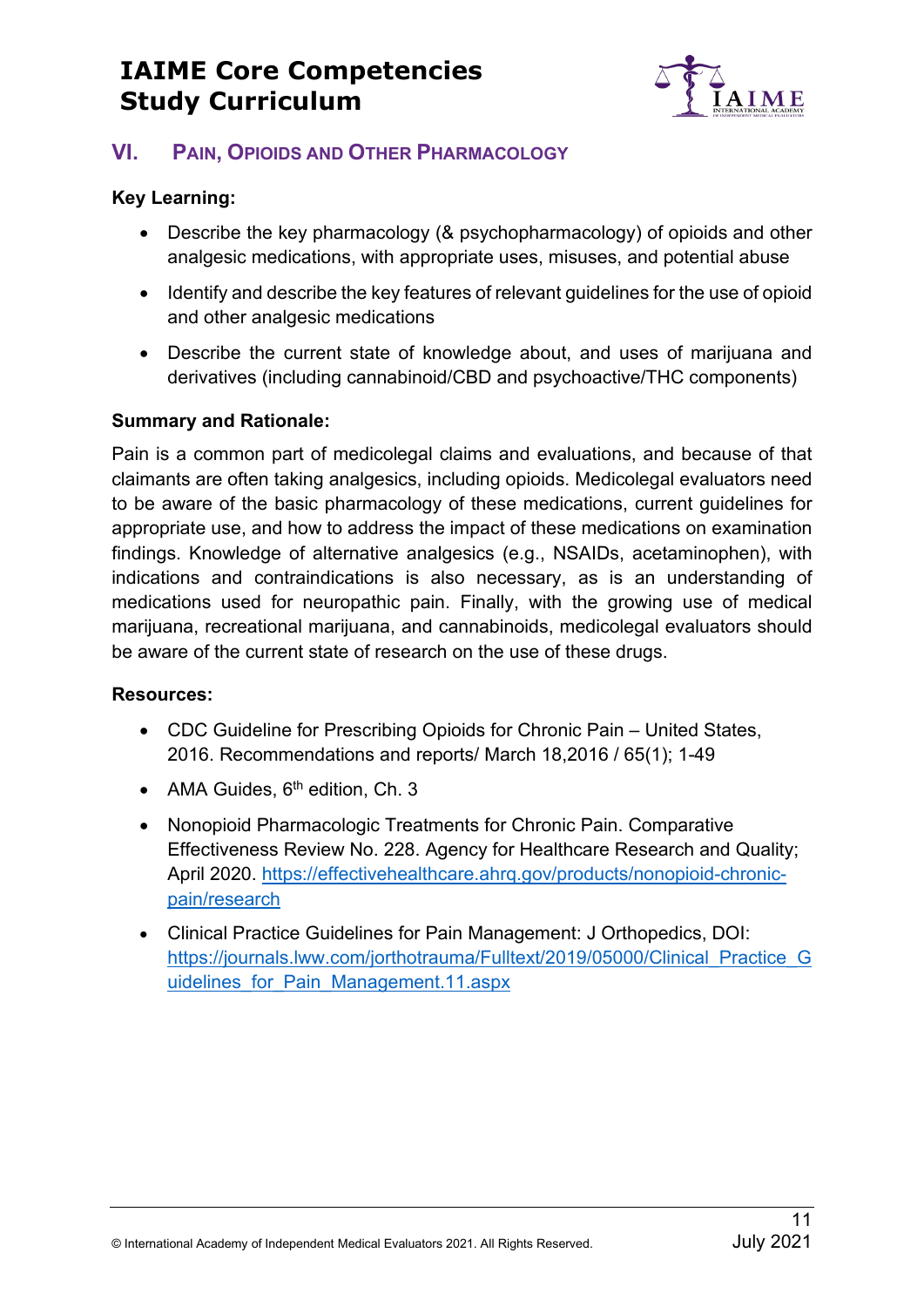

<span id="page-14-0"></span>**Study Guide:**

- **Use of common pharmaceuticals for treating pain (e.g., analgesics, gabapentin, pregabalin, antidepressants and anticonvulsants);** 
	- o *Nonopioid Pharmacologic Treatments for Chronic Pain. Comparative Effectiveness Review No. 228. Agency for Healthcare Research and Quality; April 2020. DOI:*  https://doi.org[/10.23970/AHRQEPCCER228](http://dx.crossref.org/10.23970/AHRQEPCCER228)
- **Long-term use of opioids for non-malignant pain**
	- o Hyperalgesia
	- o Opioid use disorder (definition)
	- o Physical dependence, tolerance, addiction (definition)
- **Indications for appropriate use of opioids**
	- o *CDC Guideline for Prescribing Opioids for Chronic Pain–United States, 2016.*  <https://www.cdc.gov/mmwr/volumes/65/rr/rr6501e1.htm>
- **Indications and pharmacology for NSAIDS**
	- o [https://effectivehealthcare.ahrq.gov/sites/default/files/pdf/nonopioid](https://effectivehealthcare.ahrq.gov/sites/default/files/pdf/nonopioid-chronic-pain.pdf)[chronic-pain.pdf](https://effectivehealthcare.ahrq.gov/sites/default/files/pdf/nonopioid-chronic-pain.pdf) *(summary p 47-54)*
- **Indications and pharmacology for anticonvulsant medications in treating pain**
	- o As above
- **Guidelines for analgesic medications**
	- o [https://journals.lww.com/jorthotrauma/fulltext/2019/05000/clinical\\_pr](https://journals.lww.com/jorthotrauma/fulltext/2019/05000/clinical_practice_guidelines_for_pain_management.11.aspx) [actice\\_guidelines\\_for\\_pain\\_management.11.aspx](https://journals.lww.com/jorthotrauma/fulltext/2019/05000/clinical_practice_guidelines_for_pain_management.11.aspx)
- **Current state of knowledge for cannabis-related drugs**
	- o *Cannabidiol adverse effects and toxicity. Current Neuropharcology 2019;27:974-989. DOI:*  <https://doi.org/10.2174/1570159X17666190603171901> *(Review article includes indications*)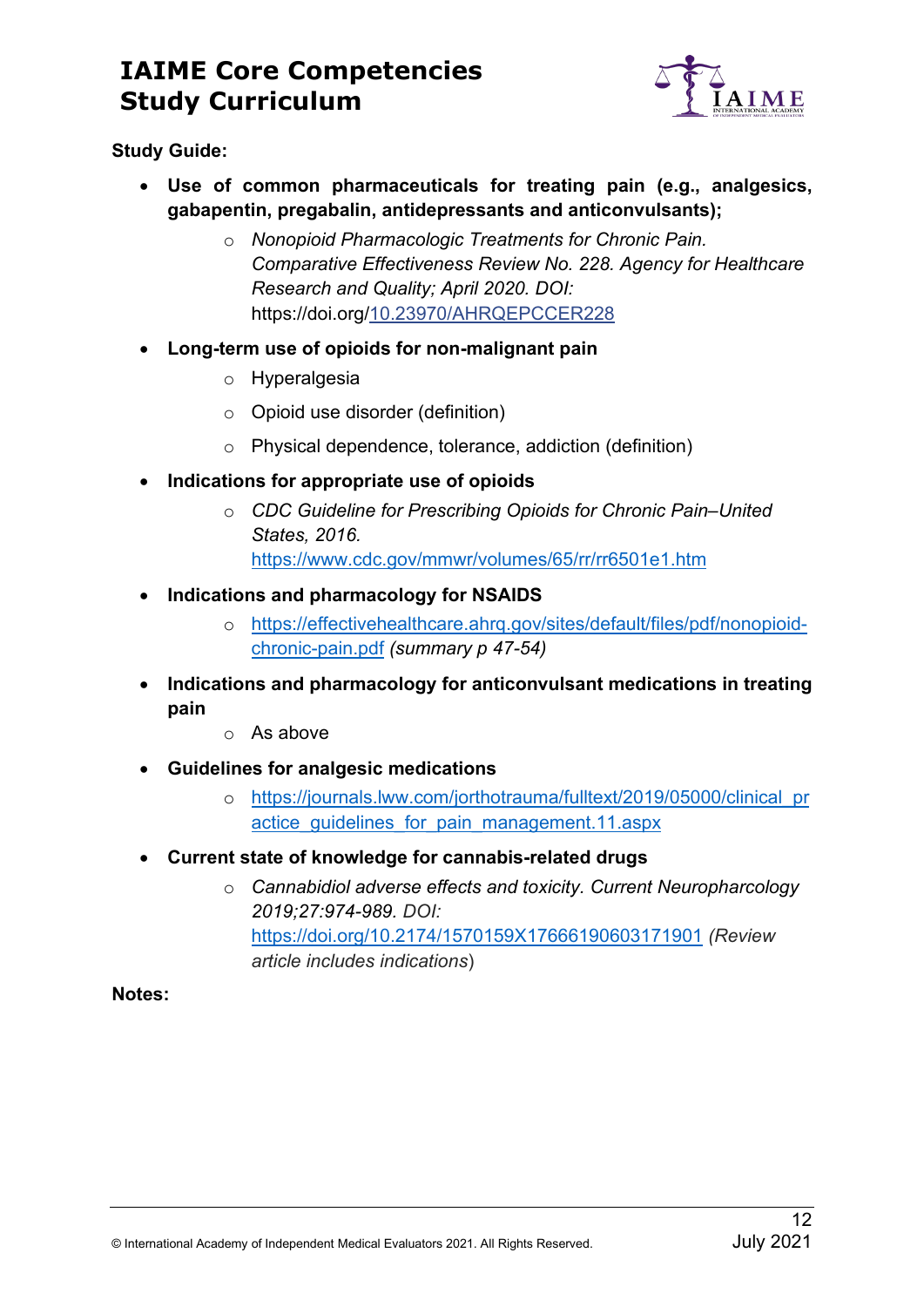

#### <span id="page-15-0"></span>**VII. HISTORY & PHYSICAL; GENERAL & MUSCULOSKELETAL CONDITIONS**

#### <span id="page-15-1"></span>**Key Learning:**

- Describe the key components of a clinical examination for independent medical opinion and other work-relevant clinical purposes
- Describe the importance of the interview and the significance of medical history as documented in the medical records
- Understand the contribution of non-occupational risk factors to a condition

#### <span id="page-15-2"></span>**Summary and Rationale:**

Competence in disability medicine involves the appropriate application of clinical competence across a variety of evaluations and assessment of treatment in the context of workplace absence and return to work.

Causality examinations, examinations undertaken for impairment ratings, and other services delivered in medico-legal circumstances differ from a traditional clinical evaluation and treatment. Examination findings must be interpreted in terms of relevance to daily activities, including those required to perform job-related functions. A more detailed history and review of records are necessary. Clinical examination will frequently include adjacent joints, contralateral side and specific measurements/ clinical tests. For example: in a case of an injured Right shoulder, the examination of the Left shoulder is necessary to establish normal - and examination should include the cervical spine.

#### <span id="page-15-3"></span>**Resources:**

- AMA Guides to the Evaluation of Disease and Injury Causation, 2<sup>nd</sup> Ed. (Ch. 6).
- The State of Washington Department of Labor & Industries Medical Examiners' Handbook<https://www.lni.wa.gov/forms-publications/F252-001-000.pdf>
- Stanley Hoppenfeld, Orthopaedic neurology; a diagnostic guide to neurologic levels. 1977 Lippincott Williams & Wilkins, ISBN13:9780397503681 (available on eBay)
- Stanley Hoppenfeld, Physical Examination of the spine and extremities. Prentice Hall PTR, 1976 (available on eBay)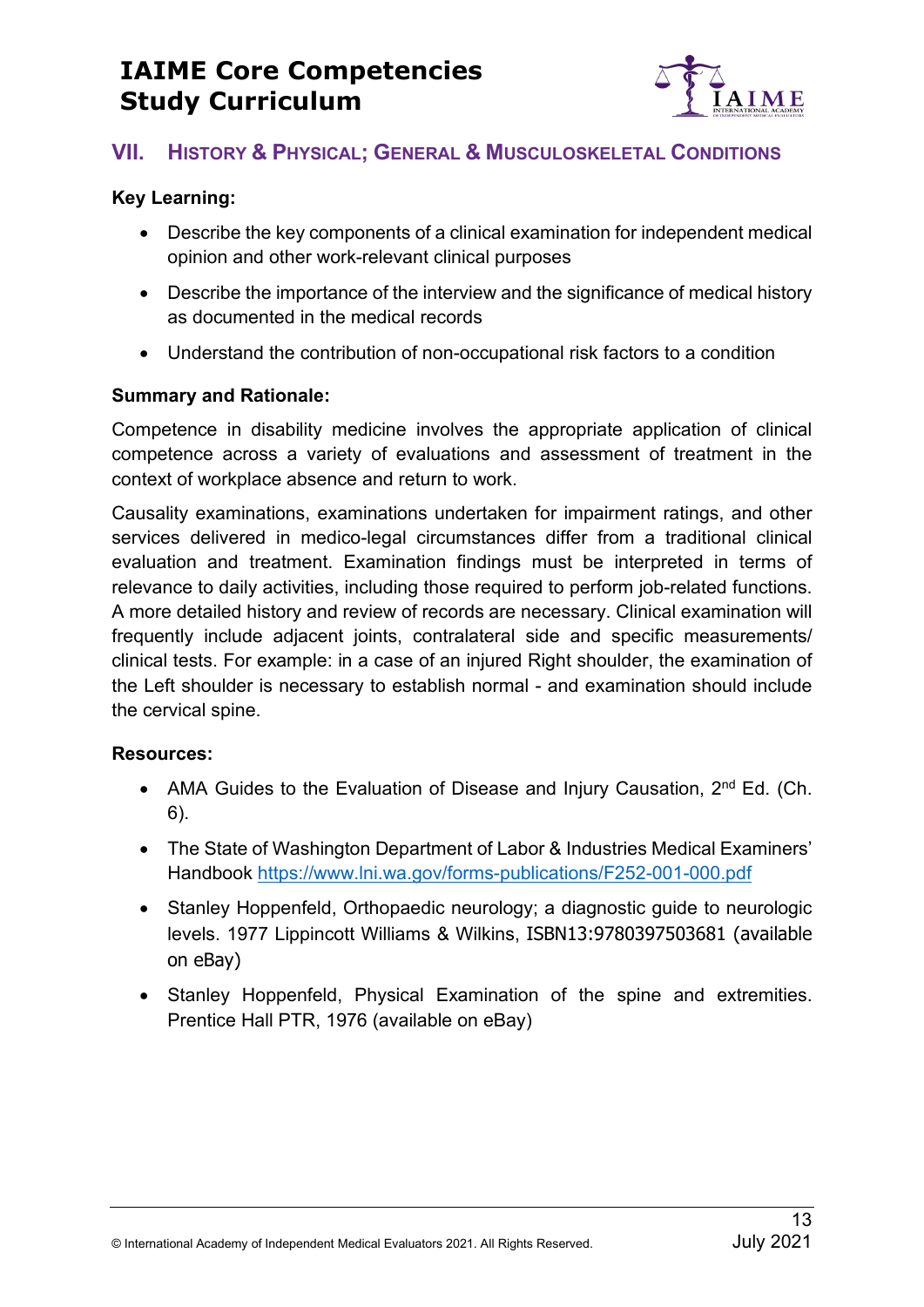

<span id="page-16-0"></span>**Study Guide:** 

- **Common definitions:**
	- o AMA *Guides Ch. 1 and 2, Glossary*
- **History and physical:** including but not limited to:
	- o Cultural awareness, detailed documentation, handedness
	- o Extremity evaluation: document bilateral findings; uninjured contralateral side may serve as a baseline for defining normal for impaired extremity
	- o Validity indicators: Waddell's signs, behavioral observations, formal assessment, documentation
	- o History of previous injuries, illnesses, surgeries
	- o Relevant psychosocial history
	- o Consistency: between self-report and medical records, between providers, across time, between symptoms and signs, between stated capacity and behavioral observations
	- o Two-point discrimination, sensation, sensibility
	- o When are clinical tests such as SLR and Spurling's considered positive - what do they test?
	- o Circumferential measurements
	- o Joints matched with provocative maneuvers
	- o Nerve Roots matched to DTR, Myotomes, and Dermatome

#### • **Other data analysis:**

- o Imaging and labs: review of available imaging/ labs; obtain necessary imaging for personal review
- o Differential diagnosis: hip pain vs. sciatica, neck vs. shoulder pathology, decision trees, rule-outs
- o Motor evaluation: Grip strength, dexterity, motor speed; normal distribution, dominant vs. non-dominant expectation, variability over trials
- o Functional correlations: ADLs, IADLs, work tasks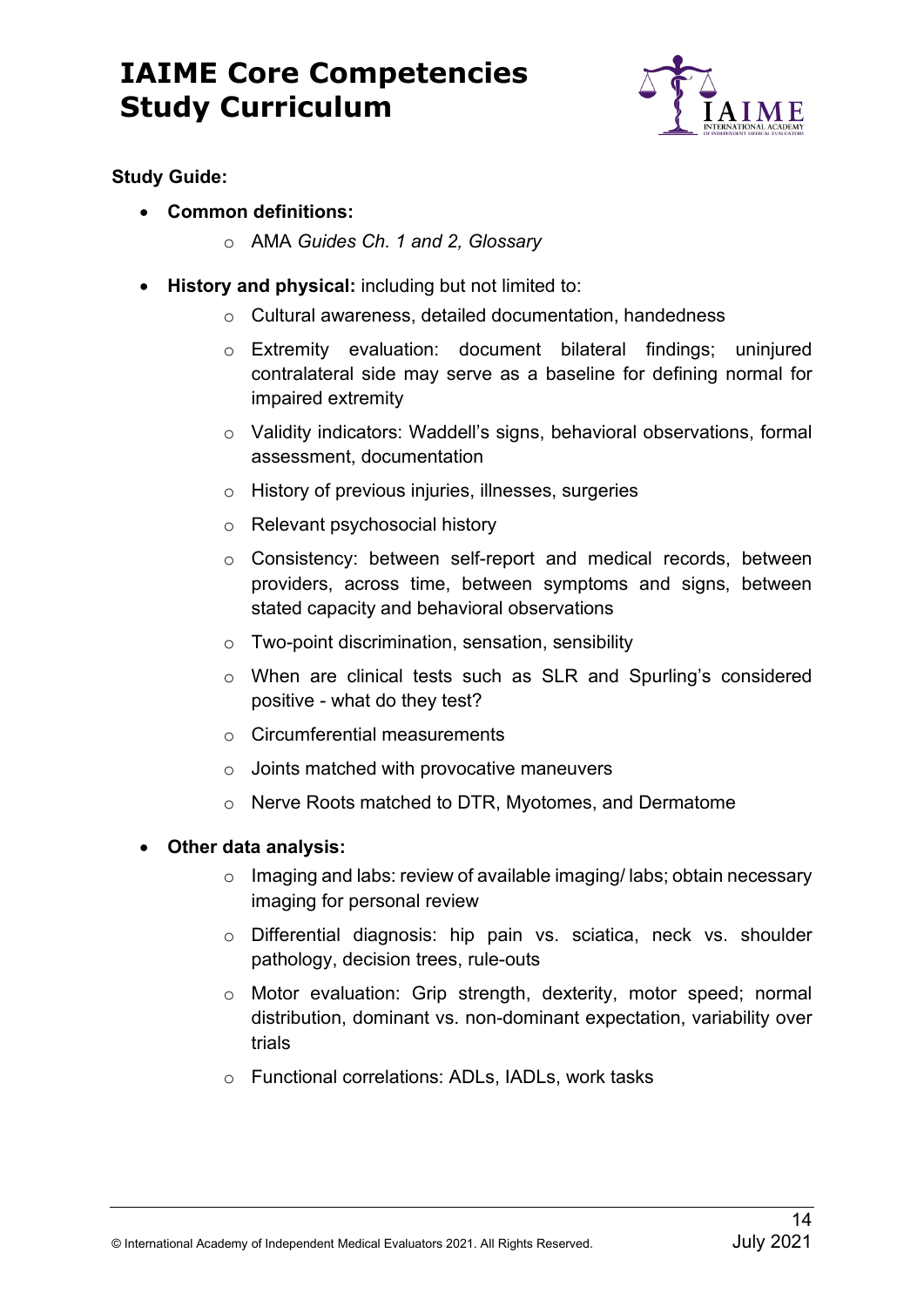

- **Common musculoskeletal disorders and relevant occupational vs. nonoccupational risk factors:** neck pain, low back pain, shoulder (RCT); dislocations of large joints; radiculopathy, peripheral nerve entrapment, dupuytrens, carpal tunnel syndrome, ganglions, avascular necrosis (AVN), **CRPS** 
	- o AMA *Guides, 6th edition, Ch. 15, 16, and 17*
	- o *Melhorn, Blue Book*
	- o *Talmage, AMA Guides to Return to Work*
- **Common medical conditions and relevant risk factors:** inflammatory arthritides (i.e., Gout), lung conditions (i.e., Asthma, Asbestosis), vestibular dysfunction, hearing loss, visual system, diseases matched with anatomical findings
	- o *AMA Guides, 6th edition*
	- o *Melhorn, Blue Book*
	- o *Talmage, AMA Guides to Return to Work*
- **Common psychiatric condition and relevant risk factors:** PTSD, adjustment disorder, depressive disorders, anxiety disorders, personality disorders, somatic symptom disorders.
	- o *AMA Guides, 6th edition, Ch. 14*
	- o *Melhorn, Blue Book*
	- o *Talmage, AMA Guides to Return to Work*
- **Common musculoskeletal/ neurologic disorders and relevant occupational vs. non-occupational risk factors:**
	- o *AMA Guides, 6th edition, Ch. 13*
	- o *Melhorn, Blue Book*
	- o *Talmage, AMA Guides to Return to Work*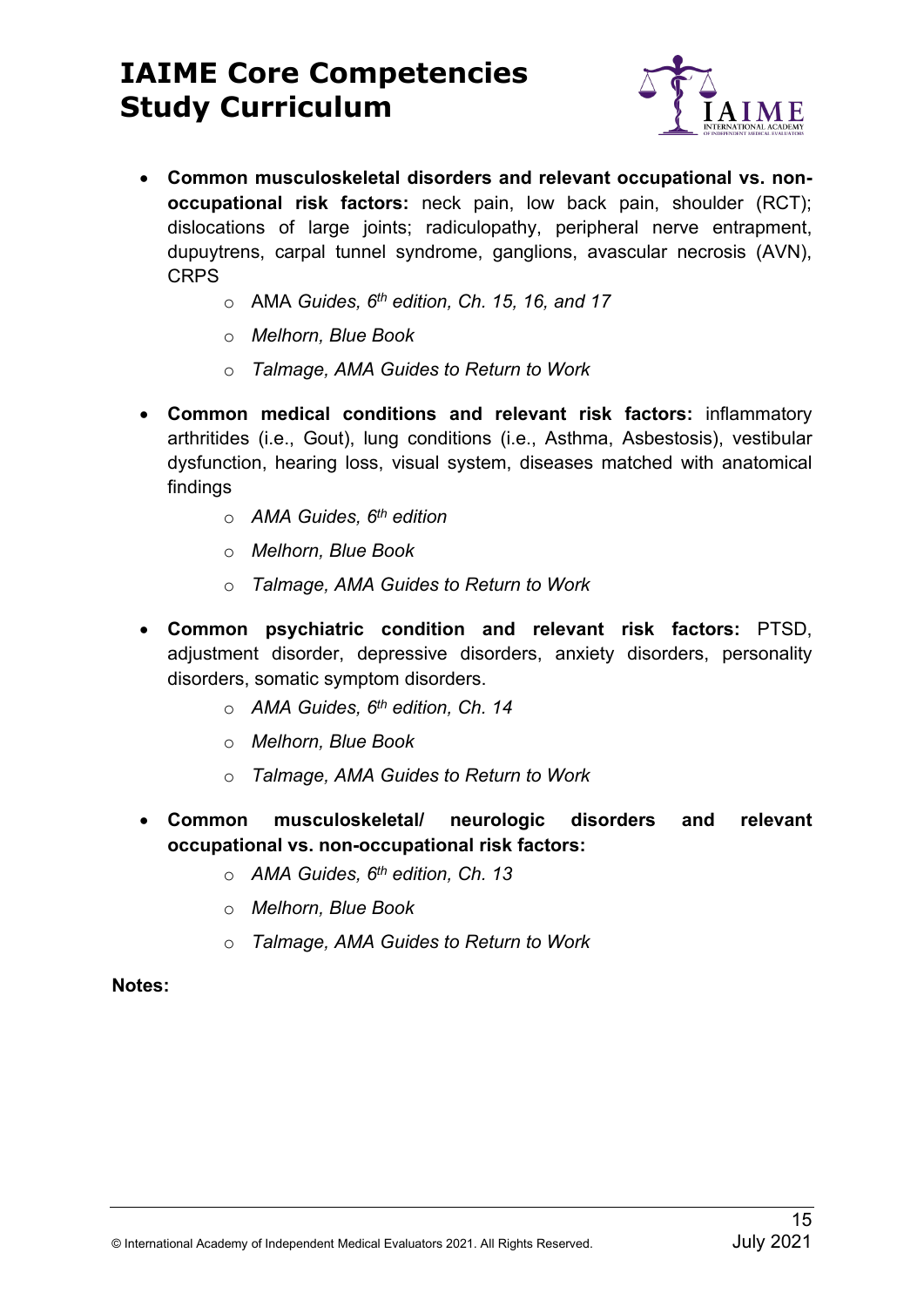

#### <span id="page-18-0"></span>**VIII. CLINICAL COMPETENCIES: PSYCHOLOGY AND PSYCHIATRY**

#### <span id="page-18-1"></span>**Key Learning:**

- Describe the key components of a psychological clinical examination for independent medical opinion and other work-relevant clinical purposes
- Describe the importance of the interview and the significance of medical history and records for the psychological evaluation
- Understand the key concepts and diagnoses of psychiatric conditions as they apply to disease and injury causation
- Understand the contribution of occupational and non-occupational risk factors to a psychological condition
- Identify the neuropsychological standards by which cognitive impairments are defined.

#### <span id="page-18-2"></span>**Summary and Rationale:**

The *AMA Guides to the Evaluation of Permanent Impairment*, 6<sup>th</sup> Ed., provide a framework for IMEs and impairment rating of psychiatric issues. Editions differ in how to evaluate and rate pain, which inherently involves psychological and social concerns, in addition to medical conditions. A competent Behavioral Health medicolegal evaluator must be an expert in diagnosing and treating psychiatric conditions, including diagnosing psychiatric conditions, psychological symptoms, and/or psychosocial factors that are relevant to the evaluation and should be considered in the forensic evaluation.

#### <span id="page-18-3"></span>**Resources:**

- DSM5, American Psychiatric Association
- AMA Guides to the Evaluation of Permanent Impairment  $6<sup>th</sup>$  Ed, Ch. 1, 2, 3, 14 and Glossary
- Melhorn, Blue Book, Ch. 6, 7, and 16
- Work Ability and Return to Work, Ch. 22 and 23
- Edwards RR,. The Role of Psychosocial Processes in the Development and Maintenance of Chronic Pain. <https://www.ncbi.nlm.nih.gov/pmc/articles/PMC5012303/pdf/nihms761719.pdf>
- Nonopioid Pharmacologic Treatments for Chronic Pain. Comparative Effectiveness Review No. 228. Agency for Healthcare Research and Quality; April 2020. DOI: https://doi.org[/10.23970/AHRQEPCCER228](http://dx.crossref.org/10.23970/AHRQEPCCER228)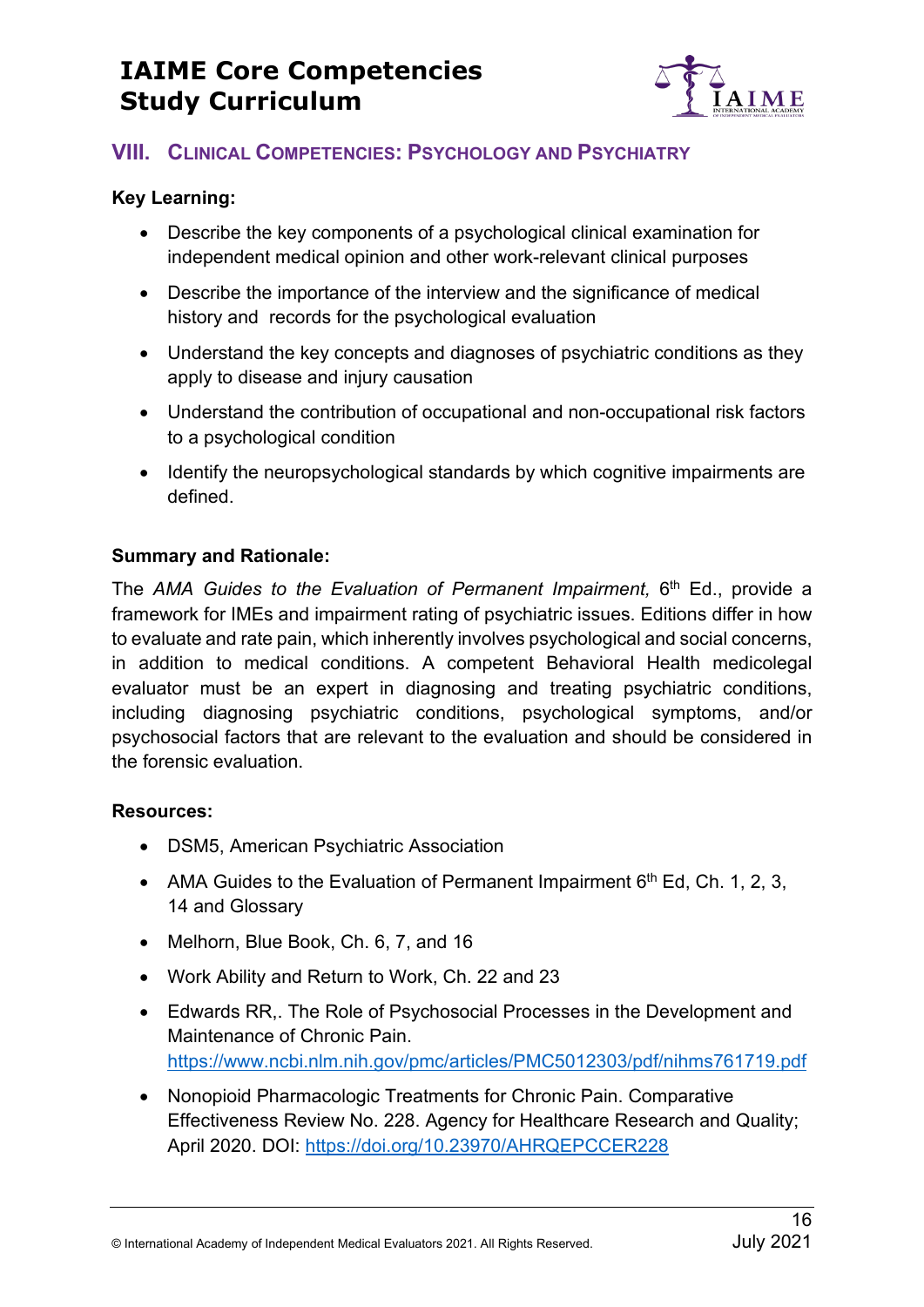

- <span id="page-19-0"></span>• **Principal of Beneficence**
- **Common definitions:** *AMA Guides Ch. 1 and 2, Glossary*
	- o Definition/*etiology* of chronic pain *(AMA Guides, 6th Ed. Ch. 3)*
	- o Definition of chronic pain *syndrome (AMA Guides, 6th Ed. Ch. 3)*
	- o Pain *behaviors*: facial expression, body habitus, reactivity to touch
		- *AMA Guides to the Evaluation of Permanent Impairment 6th Ed, Glossary*
		- *Melhorn, Blue Book, Ch. 6*
- Risk factors for transition from acute to chronic pain
	- o *Edwards RR,. The Role of Psychosocial Processes in the Development and Maintenance of Chronic Pain.*  [https://www.ncbi.nlm.nih.gov/pmc/articles/PMC5012303/pdf/nihms7](https://www.ncbi.nlm.nih.gov/pmc/articles/PMC5012303/pdf/nihms761719.pdf) [61719.pdf](https://www.ncbi.nlm.nih.gov/pmc/articles/PMC5012303/pdf/nihms761719.pdf)
- Definition of and strategies for identifying malingering, symptom exaggeration, and inadequate effort
	- o *AMA Guides, 6th Edition, Ch. 14*
	- o *Melhorn, Blue Book, Ch. 6*
- Common psychiatric conditions that may be comorbid with, and complicate, other medical conditions in medicolegal claims
	- o *Melhorn, Blue Book, Ch. 6*
	- o *AMA Guides, 6th Edition, Ch. 14*
	- o *Talmage Work Ability and RTW, Ch. 22 and 23*
- Common screening measures for psychological symptoms/psychiatric conditions
	- o *AMA Guides, 6th Edition, Ch. 14*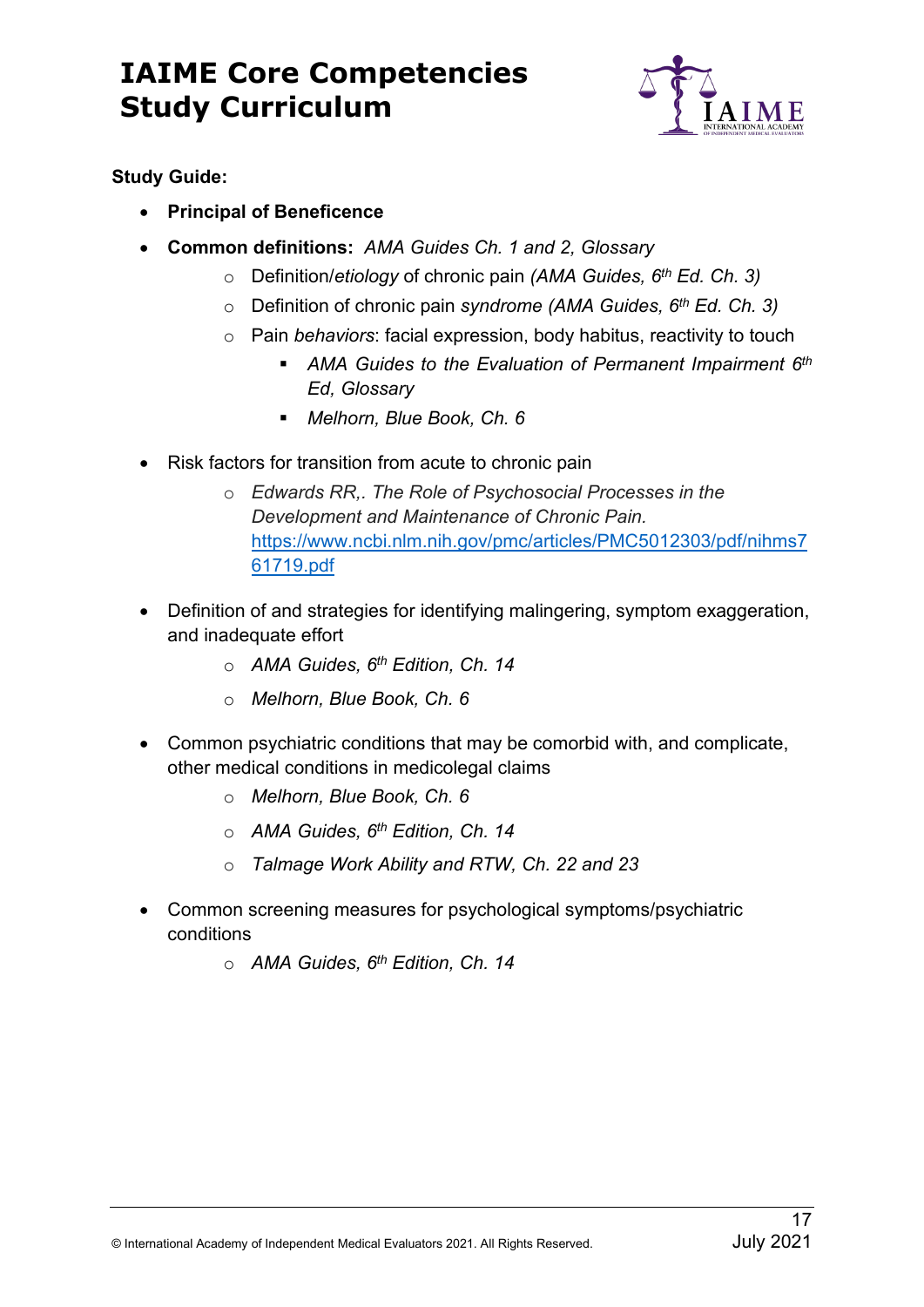

- Common screening measures for psychosocial risk factors in delayed recovery and return to work
	- o *Talmage, AMA guides RTW*
	- o *AMA Guides, 6th Edition, Ch. 14*
	- o *Caruso and Kertay; Delayed and Failed Recovery and Unnecessary Disability, Part 1 and Part 2*
	- o *AMA Guides Newsletter, May June (Part 1) & July/August, 2019 (Part 2)*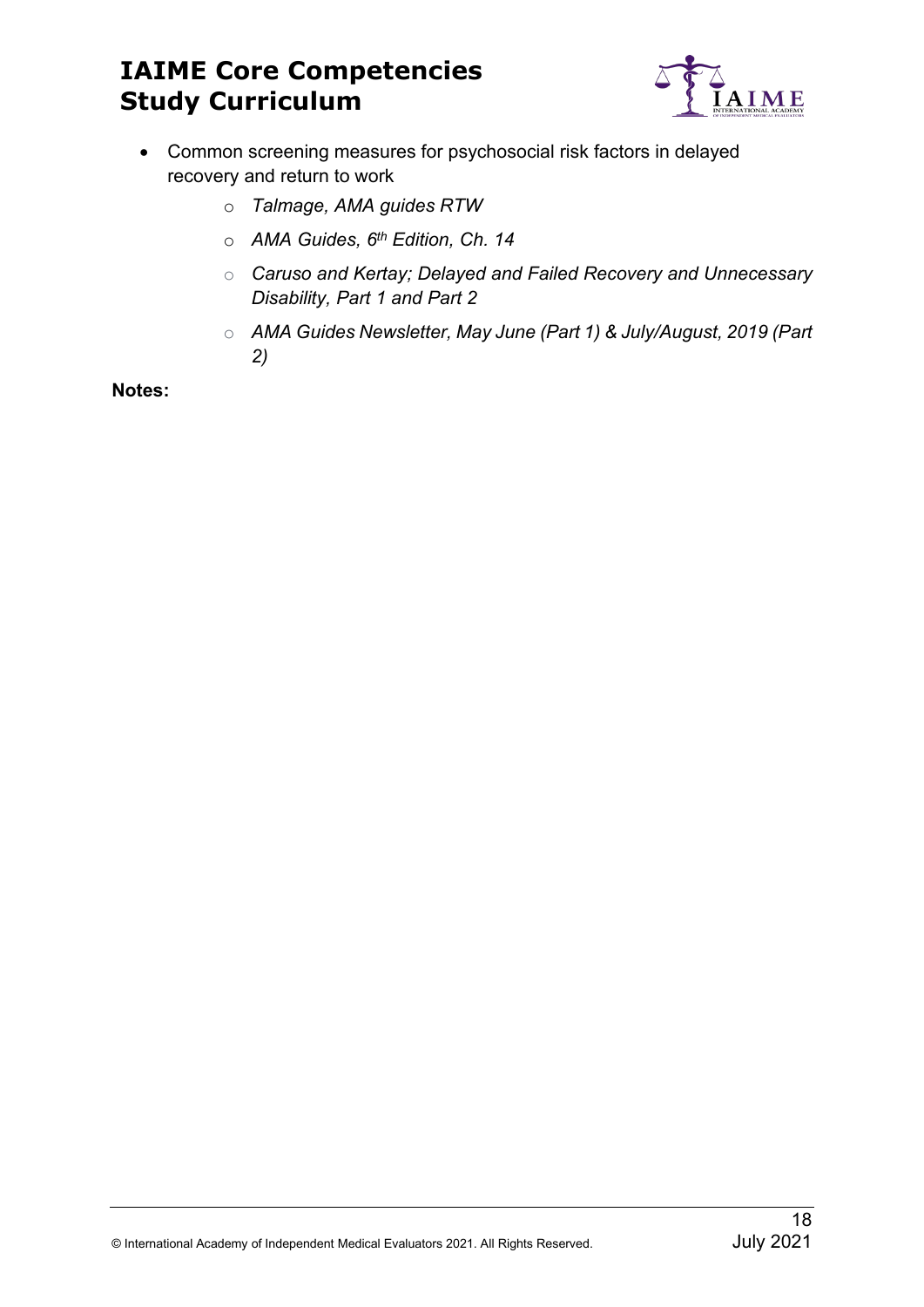

#### <span id="page-21-0"></span>**IX. IMPAIRMENT RATINGS:**

#### <span id="page-21-1"></span>**Key Learning:**

- Identify definitions and common features of impairment ratings, their applications, and potential misuses
- Describe and be able to apply the key edition-independent methods for evaluating and rating impairment

#### <span id="page-21-2"></span>**Summary and Rationale:**

Impairment ratings are designed to assess objective findings associated with a condition, rather than subjective complaints, although the ability to perform ADLs may be taken into consideration, depending on the version of *the Guides* being used. In some jurisdictions, chronic pain may be rated, in other jurisdictions, it is excluded, as are functional limitations. Some features are edition-specific, and others are general principles that apply across editions and systems. Medicolegal evaluators should also have a working knowledge of alternative methods for determining impairment, including jurisdiction-specific methodology and the WHO approach to identifying and describing impairment and disability.

#### <span id="page-21-3"></span>**Resources:**

- AMA Guides to the Evaluation of Permanent Impairment,  $6<sup>th</sup>$  edition, Ch. 1 & 2 and Glossary
- AMA Guides to the Evaluation of Permanent Impairment,  $6<sup>th</sup>$  edition, System specific Chapter
- AMA Guides to Disease and Injury Causation

- <span id="page-21-4"></span>• Maximum medical improvement (MMI): definition, evaluation, and applications
- ADLs and IADLs vs. other activities, including driving as a special case
- Range of motion measurements
- Extension lag versus flexion contraction
- Digit/thumb % of hand, and % of UE, etc.
- Adding joints versus combining
- Pulmonary function tests and impairment
- Hearing impairment
- Visual impairment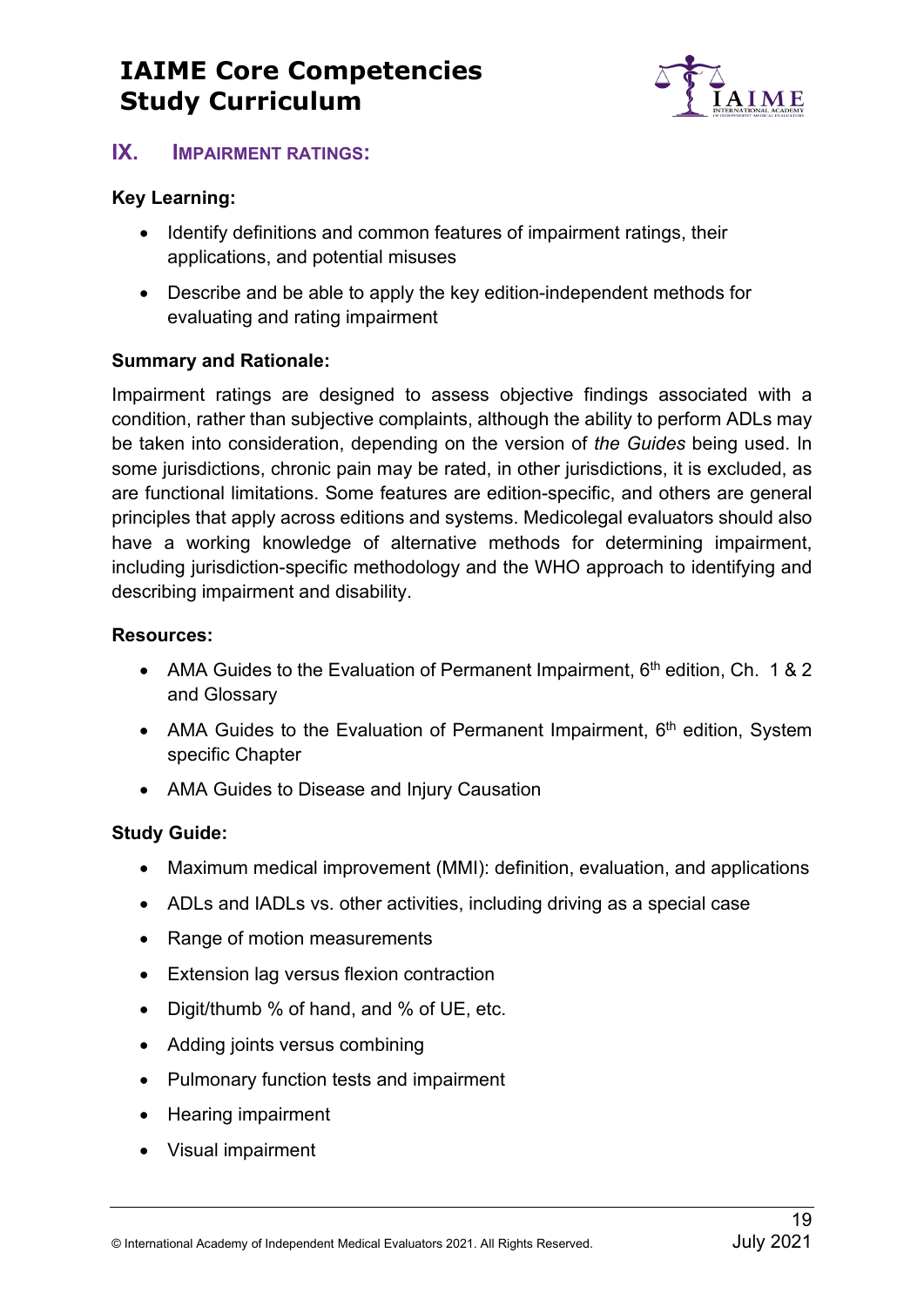

- Principles for calculating impairment ratings, and general differences between editions of the *AMA Guides*
- General knowledge of jurisdiction-specific impairment ratings, including for federal employees
- Including a demonstration of how an impairment rating was determined, for including in a medicolegal report

#### **Upper Extremity Impairments:**

*AMA Guides 6th edition, Ch. 15, or equivalent earlier edition:*

*Melhorn, Blue Book, Ch. 9*

*Hoppenfeld S, Physical Examination of the Spine and Extremities*

- Principles of Assessment and Impairment Classes
- Functional history
- Steps in performing an impairment rating
- Diagnosis Based Impairment
- UE Regional Grids and their use
- CRPS Impairment
- Peripheral Nerve Impairment
- Amputation Impairment
- Range of Motion Impairment
- Definitions of hypoesthesia, hyperesthesia and allodynia (*AMA Guides 6th ed Ch. 3*)
- Injury to opposite extremity (*Melhorn, Blue Book Ch. 33*)

#### **Lower Extremity Impairments**:

*AMA Guides 6th edition, Ch. 16 or equivalent earlier edition*

- Principles of Assessment and Impairment Classes
- Functional history
- Steps in performing an impairment rating
- Diagnosis Based Impairment
	- o UE Regional Grids and their use
	- o Carpal Tunnel (Basic Anatomy and Melhorn, Blue Book Ch. 9)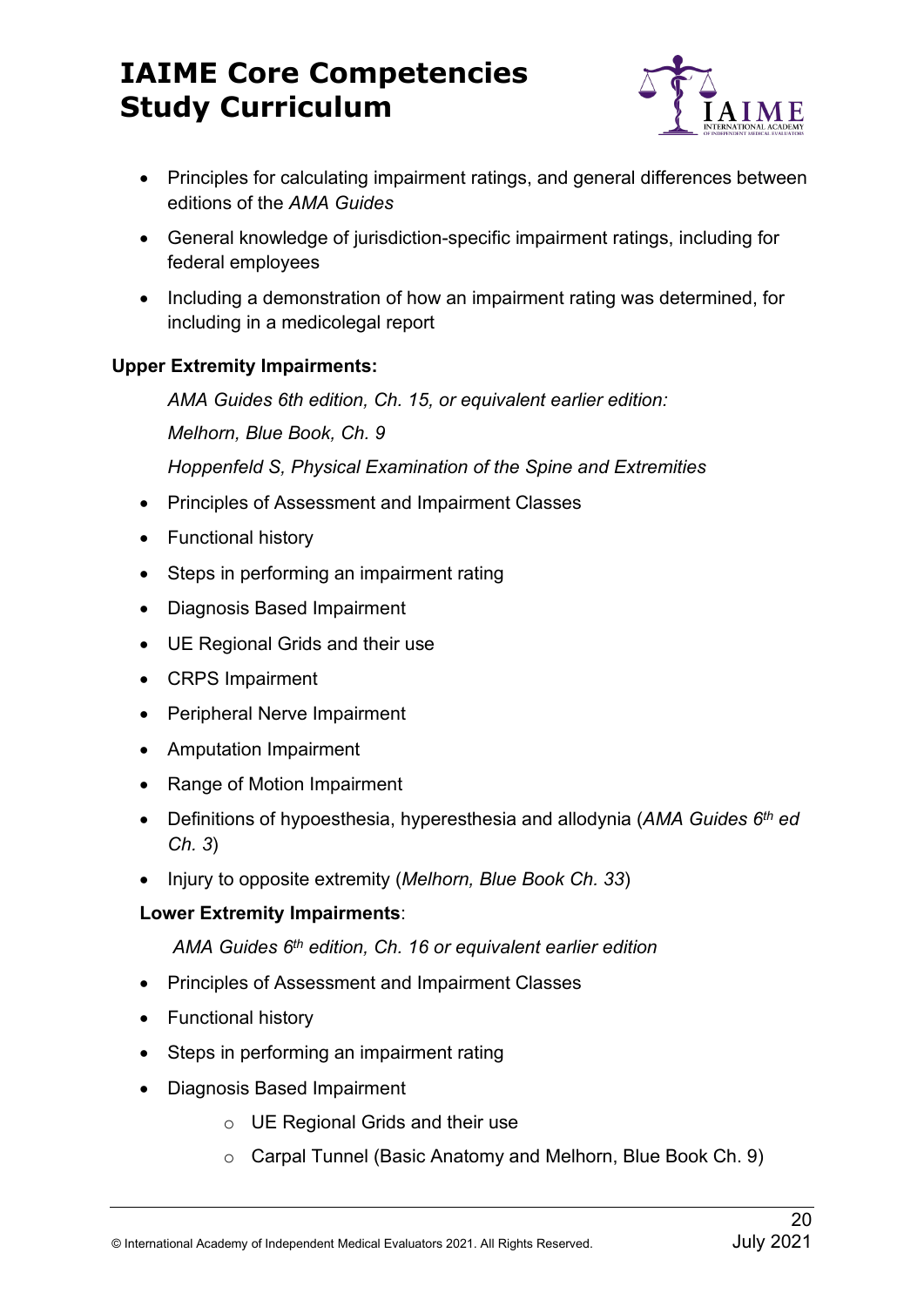

- CRPS Impairment
- Peripheral Nerve Impairment
- Amputation Impairment
- Range of Motion Impairment
- Injury to opposite extremity (*Melhorn, Blue Book Ch. 33*)

#### **The Spine and Pelvis:**

*AMA Guides 6th edition, Ch. 17 or equivalent earlier edition*

- Principles of Assessment
- Diagnosis Based Impairment
	- o Adjustment Grid and Grade Modifiers
- Alteration of Motion Segment Integrity (AOMSI)
- Pelvic Impairment
- Pain Disability Questionnaire (PDQ)

#### **The Central and Peripheral Nervous System:**

*AMA Guides 6th edition, Ch. 13 or equivalent*

- Principles of Assessment
- Method and criteria for Rating Cerebral Impairments
- Rating Spinal Cord dysfunction and Movement Disorders
- Rating the Upper extremities due to CNS dysfunction
- Rating neurogenic bowel, bladder and sexual dysfunction
- Rating respiratory dysfunction
- Rating Peripheral neuropathies
- Rating CRPS
- Rating neuropathies of the trunk
- Basic anatomy of dermatomes/myotomes/ reflexes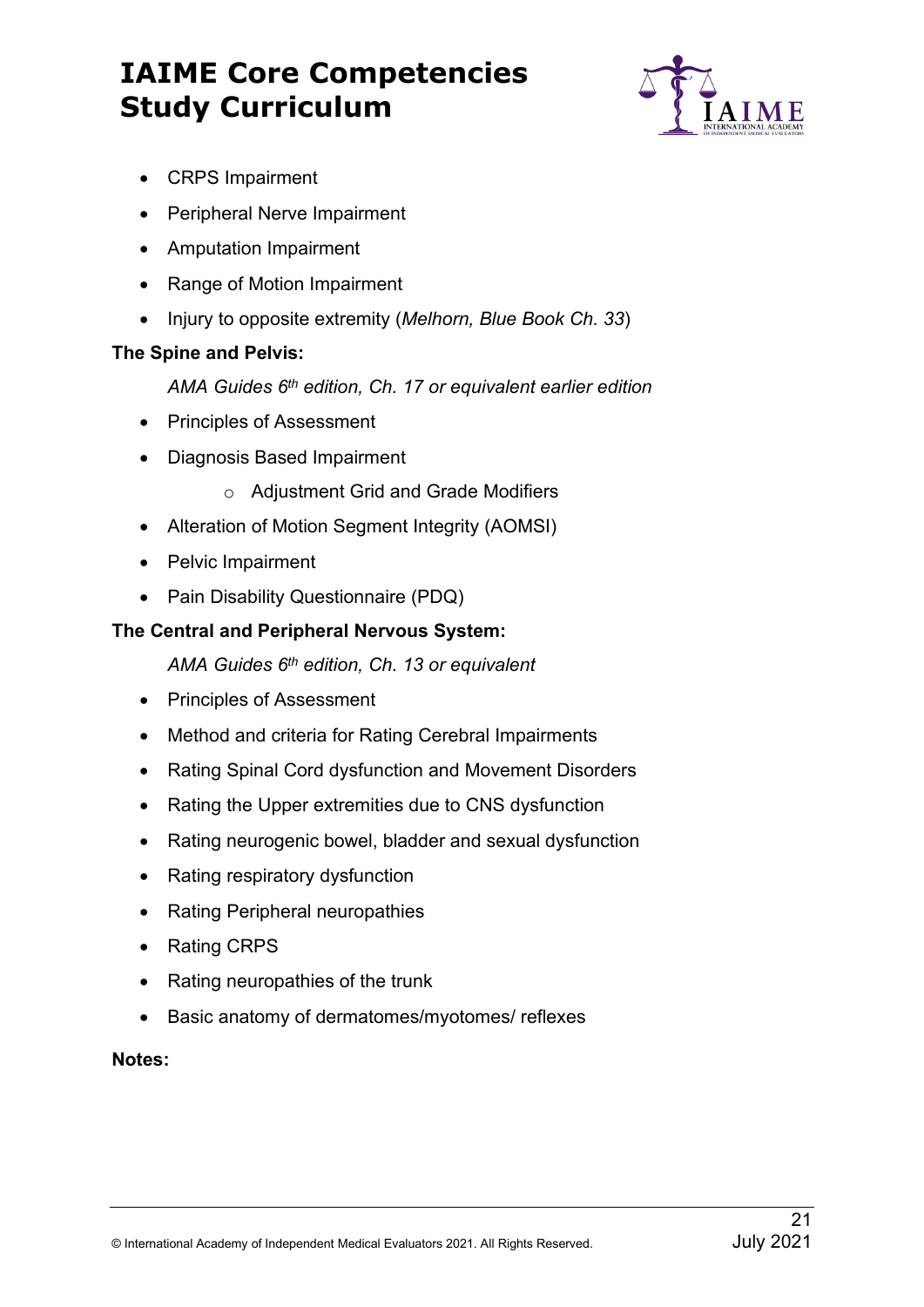

#### <span id="page-24-0"></span>**X. REPORT WRITING**

#### <span id="page-24-1"></span>**Key Learning:**

- Describe the core elements of a thorough report for medico legal purposes, and features of the variations based on specific settings (e.g., workers compensation, public disability, private disability, accident/personal injury, etc.)
- Describe the features of language, presentation style, and tone that are important to promote the integrity of the report and maximize the credibility of findings

#### <span id="page-24-2"></span>**Summary and Rationale:**

Independent medical evaluations and record reviews are intended to present an unbiased assessment of the individual's complaints and physical examination findings. History, physical examination findings, past medical history and the other standard parts of an evaluation should be documented clearly. Opinions related to diagnosis, causation analysis, return to work, etc. should be clear and concise, and may contain references to support those opinions.

#### <span id="page-24-3"></span>**Resources:**

- AMA Guides to the Evaluation of Disease and Injury Causation,  $2^{nd}$  Ed (Ch. 7)
- The State of Washington Department of Labor & Industries Medical Examiners' Handbook [https://www.lni.wa.gov/forms-publications/F252-001-](https://www.lni.wa.gov/forms-publications/F252-001-000.pdf) [000.pdf](https://www.lni.wa.gov/forms-publications/F252-001-000.pdf)

- <span id="page-24-4"></span>• **Language:** choice of words that reflect bias, all-or-none language, modifiers (inflators and minimizers), pejorative terms.
	- o [https://academicguides.waldenu.edu/writingcenter/scholarlyvoice/av](https://academicguides.waldenu.edu/writingcenter/scholarlyvoice/avoidingbias) [oidingbias](https://academicguides.waldenu.edu/writingcenter/scholarlyvoice/avoidingbias)
	- o [https://apastyle.apa.org/style-grammar-guidelines/bias-free](https://apastyle.apa.org/style-grammar-guidelines/bias-free-language/general-principles)[language/general-principles](https://apastyle.apa.org/style-grammar-guidelines/bias-free-language/general-principles)
- **Identifying inconsistencies:** symptom report, history, medical records, examination findings, expected course of recovery, behavioral observations, daily activities
	- o *Melhorn, Blue Book, Ch. 6*
- **Jurisdictional language:** reasonable degree of medical probability, reasonable degree of medical certainty, more probable than not
	- o *Melhorn, Blue Book, Ch. 2*